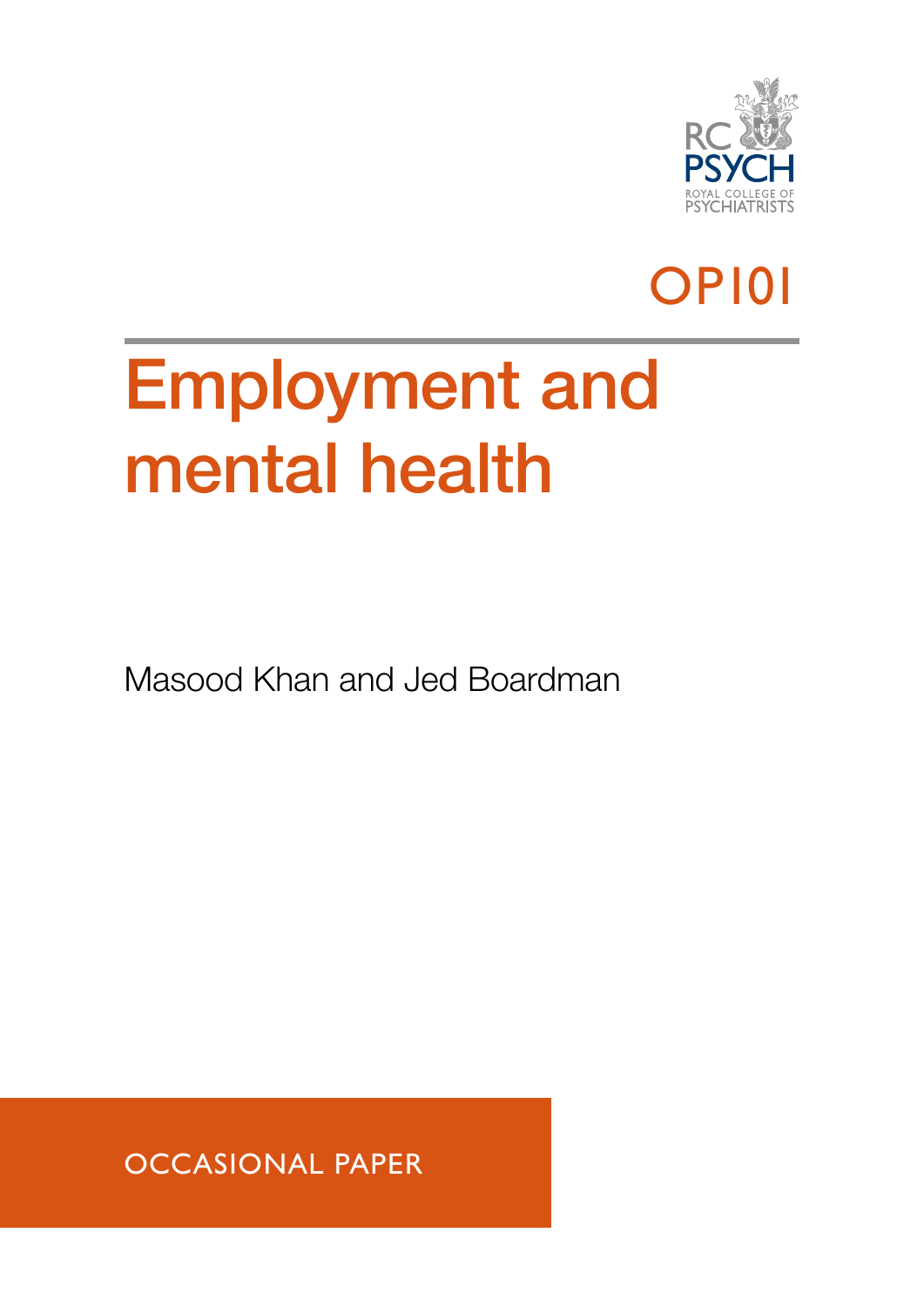## Authors

Masood Khan, Policy Analyst, Royal College of Psychiatrists Jed Boardman, Lead for Social Inclusion, Royal College of Psychiatrists

## Occasional Paper OP101

February 2017

© 2017 The Royal College of Psychiatrists

For full details of reports available and how to obtain them, contact the Book Sales Assistant at the Royal College of Psychiatrists, 21 Prescot Street, London E1 8BB (tel. 020 7235 2351; fax 020 7245 1231) or visit the College website at http://www.rcpsych. ac.uk/publications/collegereports.aspx

The Royal College of Psychiatrists is a charity registered in England and Wales (228636) and in Scotland (SC038369).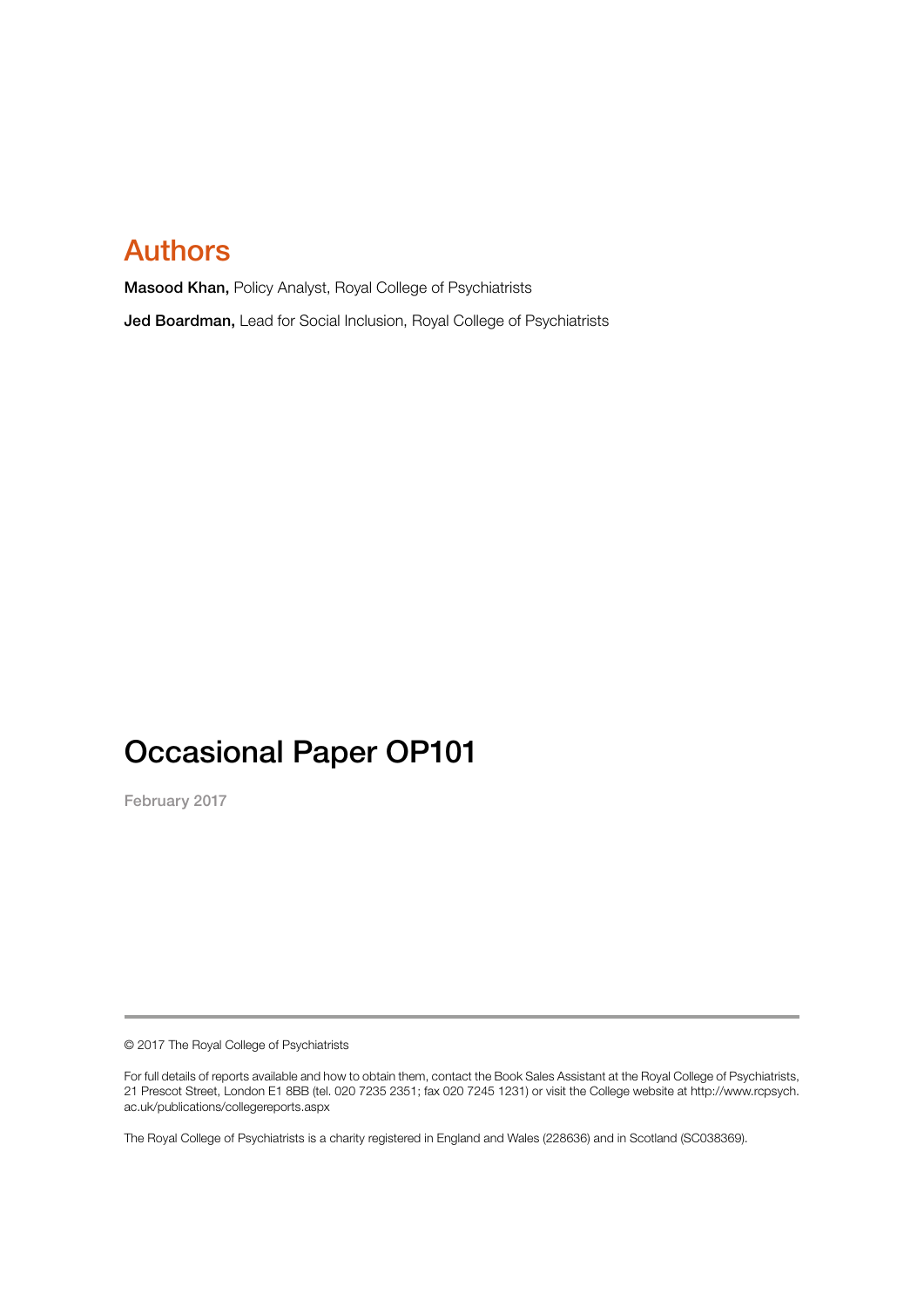## **Contents**

| Executive summary                                       | 2  |
|---------------------------------------------------------|----|
| Introduction                                            | 6  |
| 1. National initiatives on mental health and employment | 8  |
| 2. Work, employment and mental health                   | 15 |
| 3. Employment roundtable                                | 19 |
| 4. College priorities                                   | 23 |
| 5. Looking to the future                                | 26 |
| References                                              | 28 |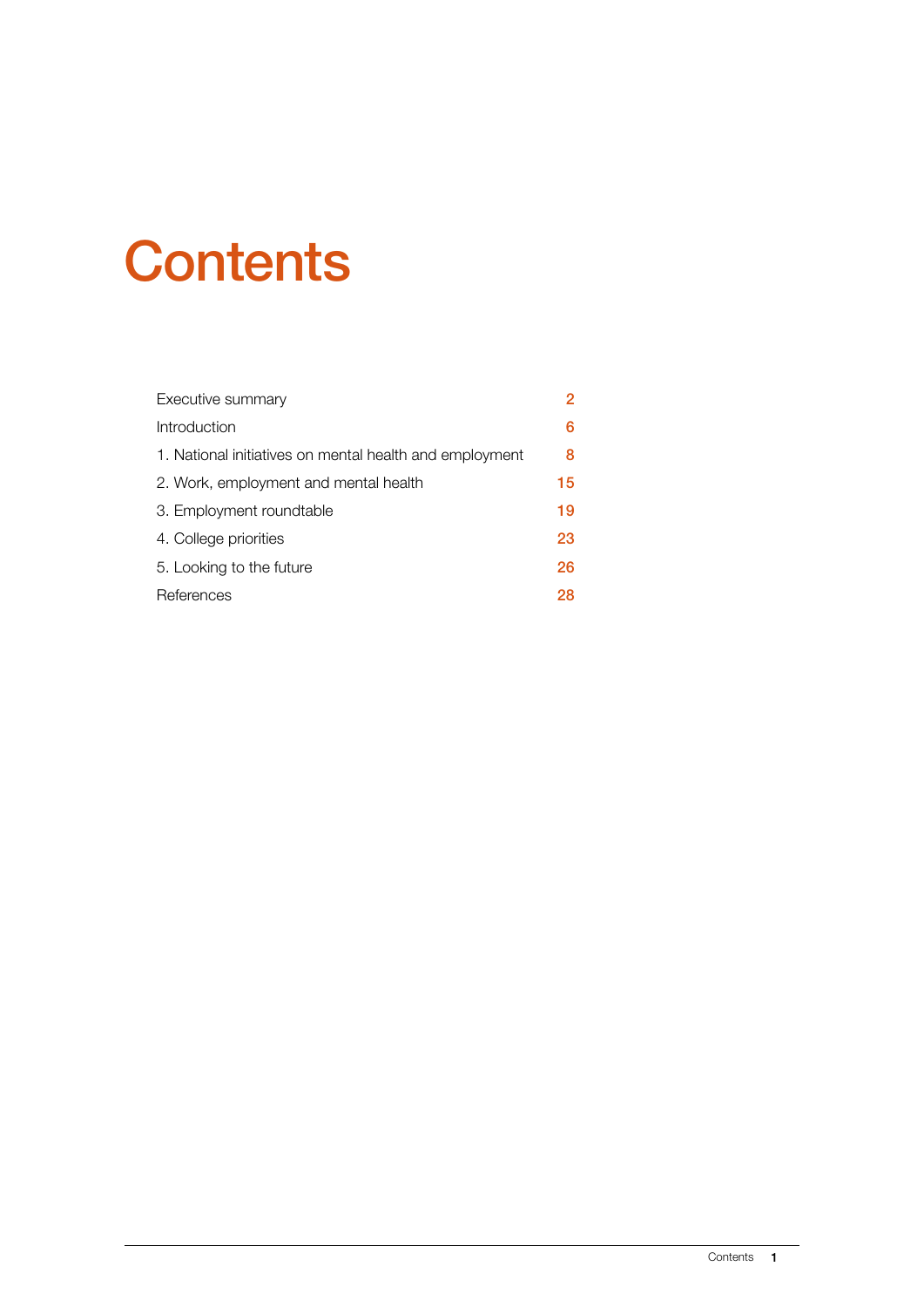# <span id="page-3-0"></span>Executive summary

## **Background**

In 2002 the Royal College of Psychiatrists published its first report on work and mental health, *Employment Opportunities and Psychiatric Disability*. It highlighted high rates of unemployment among people with long-term mental health problems. It also emphasised the health and social benefits of employment and how worklessness and the stigma and prejudice faced in the workplace can exacerbate poor health and social exclusion. Supported employment, in particular individual placement and support (IPS), was emerging as an evidence-based intervention for improving the employment prospects of people with severe and enduring mental health conditions.

The College has continued to emphasise the importance of work and employment opportunities for people with mental health problems. Since 2002 it has widened its scope to include broader aspects of social inclusion, job retention and the mental health of the workforce. The College now has a lead for social inclusion and has taken a greater interest in occupational psychiatry.

Since 1997, UK national policy has paid increasing attention to health, mental health and employment. Responding to a growing number of national policies and initiatives, the College has enhanced its coverage of relevant concerns of social psychiatry, mental health and employment (www.rcpsych.ac.uk/policyandparliamentary/employment.aspx). This report outlines the main priorities and activities of the College in the area of mental health and employment.

#### Work, employment and mental health

The Royal College of Psychiatrists views work and employment as key areas that need to be understood and given priority by mental health services. As well as offering a number of social, health and economic benefits, strong moral and human rights arguments can be put forward for improving the access of people with mental health conditions to the labour market. The central arguments linking work and employment to people's mental health are:

1 The social and health benefits In general, work is considered beneficial to health and well-being. It can be an important part of a person's recovery journey. Employment provides a monetary reward, but also non-financial gains, such as identity and status, social contacts and support, a means of structuring and occupying time, activity and involvement, and a sense of personal achievement. On the other hand, unemployment is considered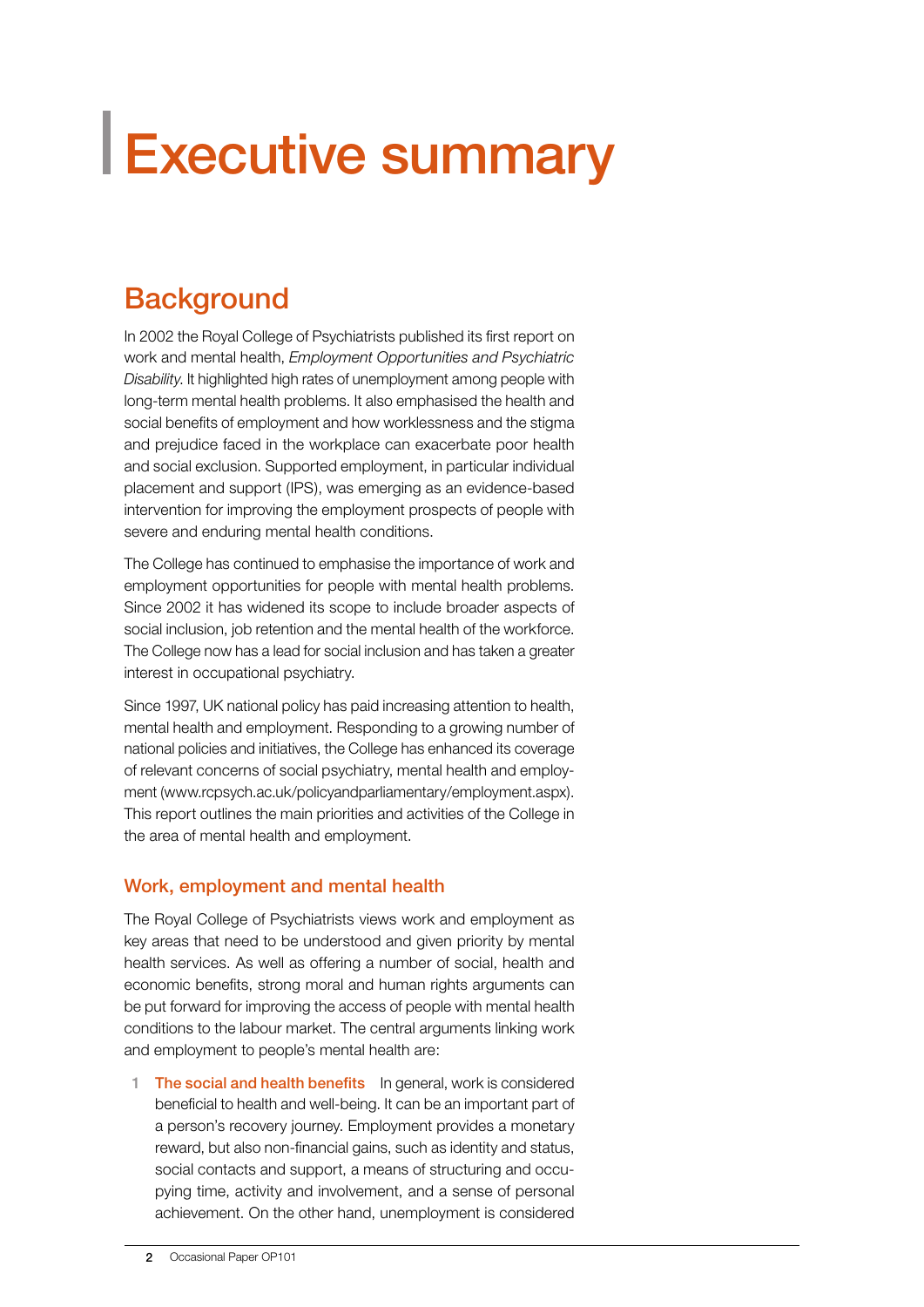detrimental to both health and well-being and has a negative impact on the other areas of life listed above.

- 2 Role of health professionals Mental health professionals may not see helping people into, or helping them stay in, employment as a priority in their work and often hold pessimistic views about it. They may not value what they can do to keep people in work and help them with accessing appropriate social security benefits. However, professionals may also be part of the solution. They should be aware that a focus on employment has clinical and social benefits.
- 3 The economic argument The costs of mental illness in England are in excess of £105 billion a year, of which more than £30 billion are a result of loss of output owing to loss of work (Centre for Mental Health, 2010). Untreated mental health problems at work are bad for business. The prevalence of mental distress and ill health in the workplace is higher than most people imagine – about one in six workers in the UK will be experiencing depression, anxiety or problems relating to stress. Their costs to the employer are high, nearly £26 billion each year, or £1035 for every employee in the UK workforce (Sainsbury Centre for Mental Health, 2007).
- 4 Moral and human rights arguments Despite social barriers restricting their access to work, people with mental health problems want to work and fill their time with valued activity (Secker *et al*, 2001; Drake *et al*, 2012). The right to work is enshrined in Article 23 of the United Nations Universal Declaration of Human Rights, which states that 'everyone has the right to work, to free choice of employment, to just and favourable conditions of work and to protection against unemployment'. It points to the responsibility of governments to respond to demands for parity of treatment.

#### Responding to policy initiatives

Providing opportunities for people with mental health problems to partake in employment has been a key part of mental health policy in recent decades. It is important for the College and other mental health organisations to continue to work with policy makers to influence these trends and to secure greater opportunities and parity for people with mental health conditions.

## Employment roundtable

In June 2013, we held a roundtable discussion on mental health and employment for key stakeholders to examine and identify current priorities. Two broad themes were examined:

1 Getting people with mental health problems into work and helping with job retention.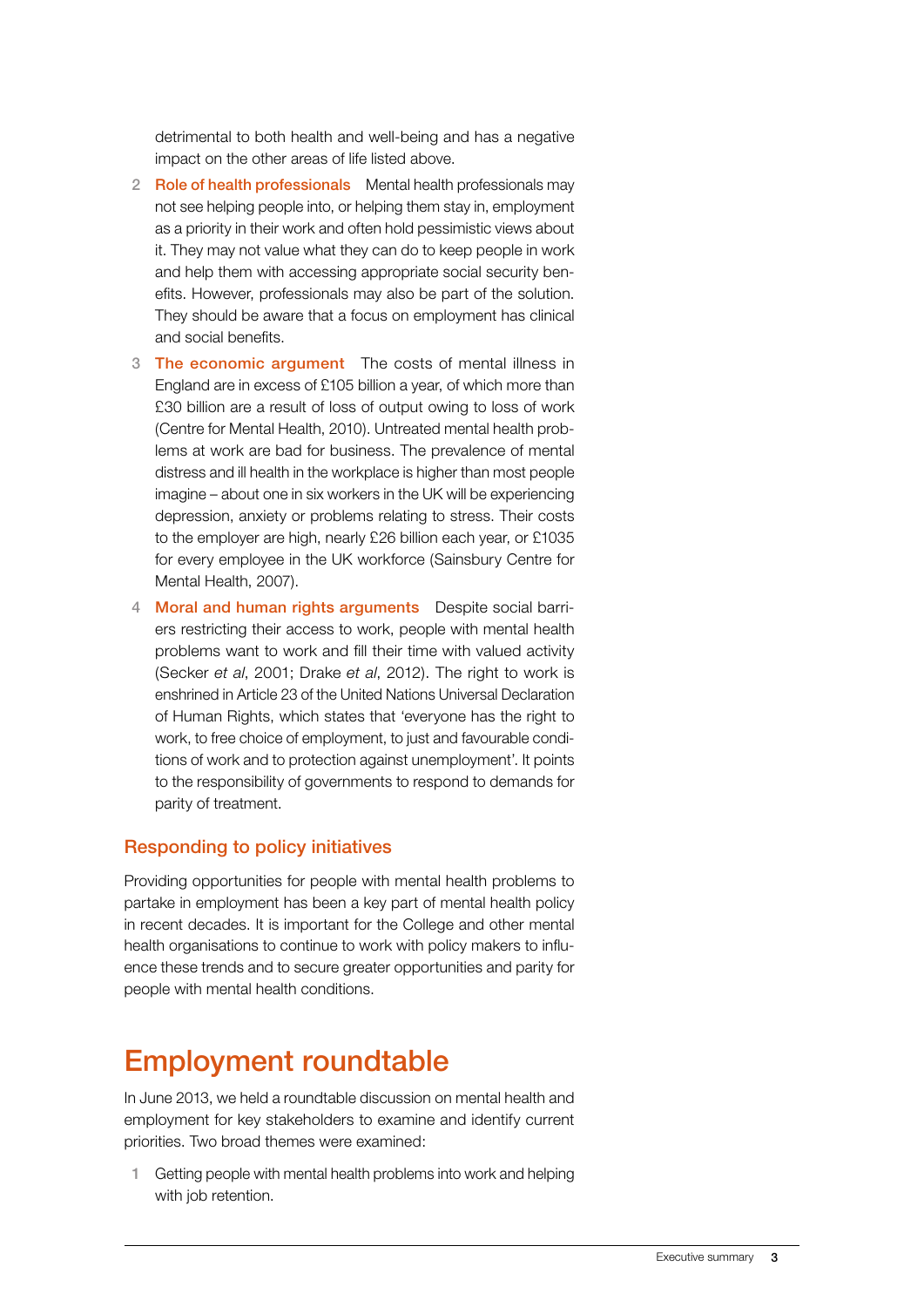2 The health of mental health workers and the development of a healthy workplace.

Several key themes emerged from the roundtable discussion (presented in detail on pp. 19–22):

- $\bullet$  evidence for benefits of employment
- z evidence for vocational rehabilitation schemes
- $\bullet$  commissioning
- $\bullet$  training of psychiatrists
- $\bullet$  stigma and public health
- $\bullet$  developing a clearer view of occupational psychiatry
- **•** general practitioners (GPs), mental health and employment
- $\bullet$  creating better working environments
- using the lived experience of people in the workforce.

## College priorities

Five priority areas were identified from the themes that emerged from the roundtable discussion:

#### 1 Public health and employment

The College aims to see employment integrated into public mental health provisions within a wider public health strategy.

#### 2 Curriculum and training

A scoping group has been set up to examine the curriculum and training requirements for a broader social and patient-centred practice. The group includes clinicians, patients and managers and will look at the elements of patient-centred practice, the co-design, co-production and co-delivery of training materials and the curriculum, and training and assessment of skills.

#### 3 Developing fair, integrated and well-evidenced support for work opportunities

The College believes that good-quality employment support should be available for those people with mental health problems who need help in gaining open employment, returning to work after a period of ill health and support to remain in work. We will continue to engage with government departments, independent sector organisations, commissioners and providers of mental health services to ensure that people with mental health problems can have the opportunity to access fair and well-evidenced support for work and other valued activities.

#### 4 Links between psychiatry, occupational health and general practice

Many employees with mental health conditions do not have ready access to occupational health services. GPs have an important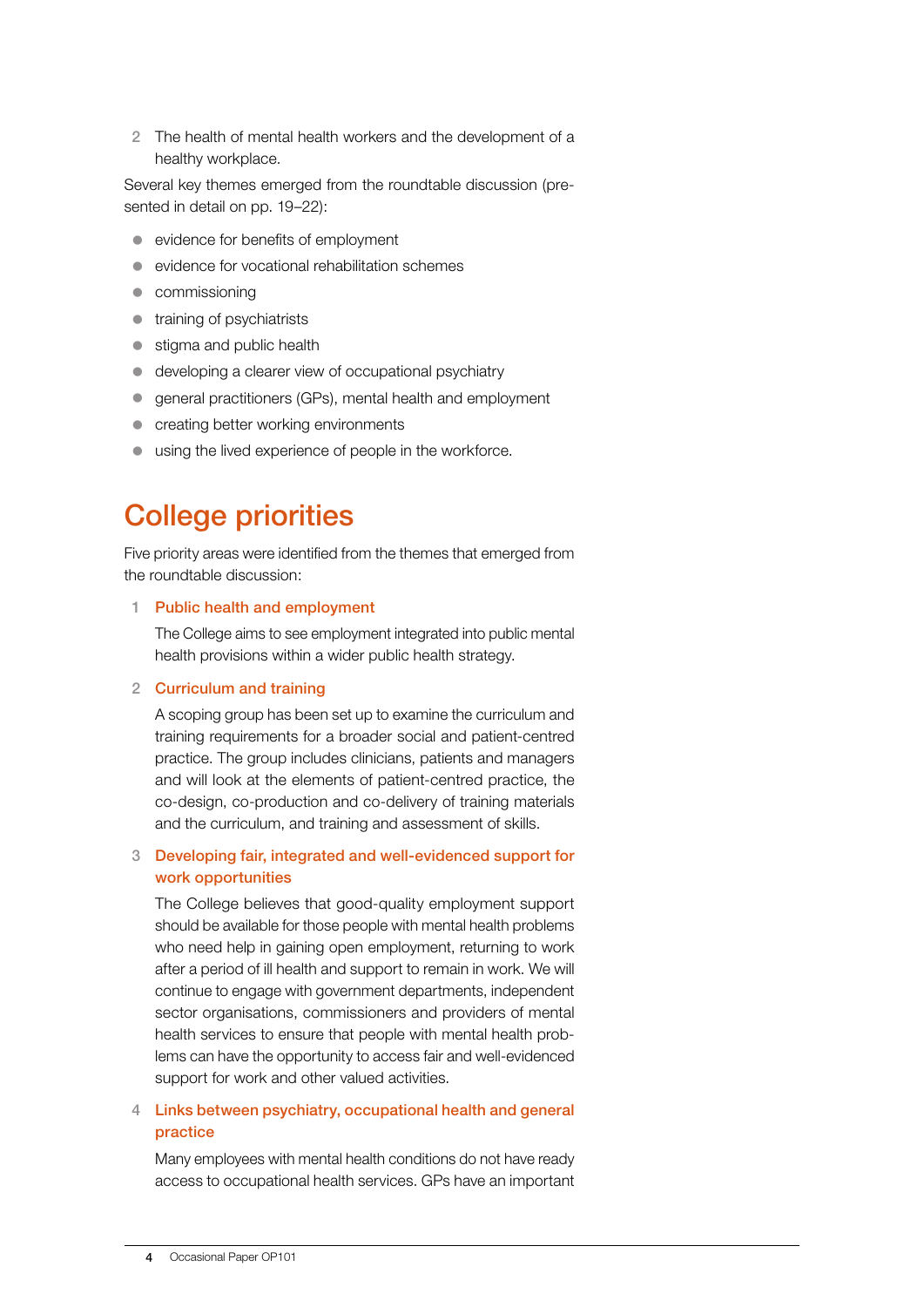role at the interface between work and mental health. Historically, the role of psychiatrists in the area of occupational health has been less well defined. In light of this, we need to examine the links between occupational health, primary care and mental health services to consider what might help define a good occupational psychiatry service.

#### 5 Working environment for NHS staff/healthy working environments

Maintaining National Health Service (NHS) staff health and morale is essential in its own right, but it also benefits patients. Using the lived experience of mental illness in the workforce could be an important and effective component of mainstream healthcare. There is a need to improve staff support and engagement and to develop an enabling environment for staff to manage their own well-being and to contribute to the quality of the service they are delivering.

## Looking to the future

The Royal College of Psychiatrists remains committed to improving the social inclusion of people with mental health problems. Closing the disability gap through the improvement of employment opportunities, job retention and working environments for people with mental health conditions will remain our priority.

Presently, we wish to highlight:

- 1 the importance of work and employment for personal recovery
- 2 the value of approaching treatment and employment support in parallel
- 3 the importance of a clear social perspective on health and social interventions in medical training and in the training of psychiatrists
- 4 the need for an integrated approach to employment support
- 5 the implementation of evidence-based approaches to supported employment
- 6 the clarification of the role of mental health in occupational health services
- 7 the importance of primary care services
- 8 the importance of valuing people's lived experience of mental health problems
- 9 the development of a clear perspective on public mental health and employment
- 10 the need to define the role of commissioning in improving employment opportunities for people with mental health problems.

Each area is discussed in detail in chapter 5, 'Looking to the future', pp. 26–27.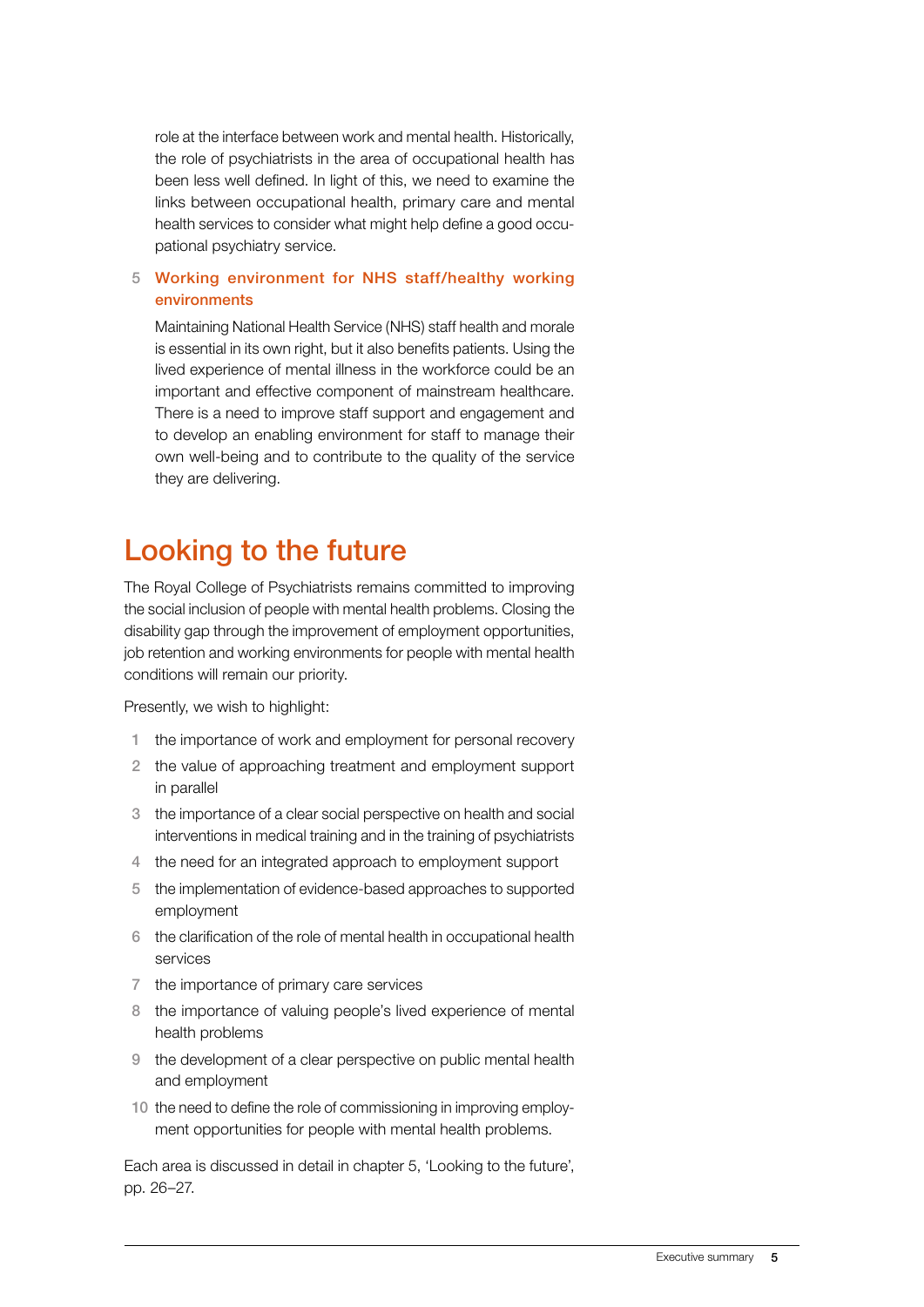# <span id="page-7-0"></span>Introduction

The Royal College of Psychiatrists has for many years highlighted the importance of mental health and employment. Its first report on mental health and employment, *Employment Opportunities and Psychiatric Disability*, published in 2002, was led by the Rehabilitation and Social Section of the College (now the Faculty of Rehabilitation and Social Psychiatry), a leadership role that highlighted the historical importance of work and activity as a means of rehabilitation for people with long-term psychiatric conditions. The report noted the low levels of employment in people with long-term mental health problems and the stigma and prejudice that constituted the main barriers to obtaining employment. It emphasised the health and social benefits of employment and the central role of work in people's lives and in their social inclusion. These factors have been central to the College's continuing work on employment.

At the time of writing *Employment Opportunities and Psychiatric Disability* there was an emerging body of evidence that supported employment schemes, particularly IPS, and showed that these approaches could significantly increase open employment rates of people with psychosis. The same could not be said for schemes to assist people with common mental health problems to stay in work or to get back to work after a period of illness. At that time there was little in the way of evidence-based approaches for this group of patients and national policy initiatives were in their infancy. Nevertheless, mental health problems had a high cost to the economy owing to sickness absence and unemployment. The College's report emphasised the importance of primary care and occupational health services as key resources for this large group of individuals.

The 2002 report was never revised, but it was incorporated into a broader College initiative on social inclusion. In 2008, the College set up a Social Inclusion Scoping Group to examine the nature of social exclusion and how it affected people with mental health problems and intellectual disability. The provision of employment opportunities and an enabling social security system were seen as important mechanisms in reducing social exclusion. The findings of the group were published as a position statement and as a book examining social inclusion and mental health (Royal College of Psychiatrists, 2009; Boardman *et al*, 2010). Following this, the College introduced a Lead for Social Inclusion.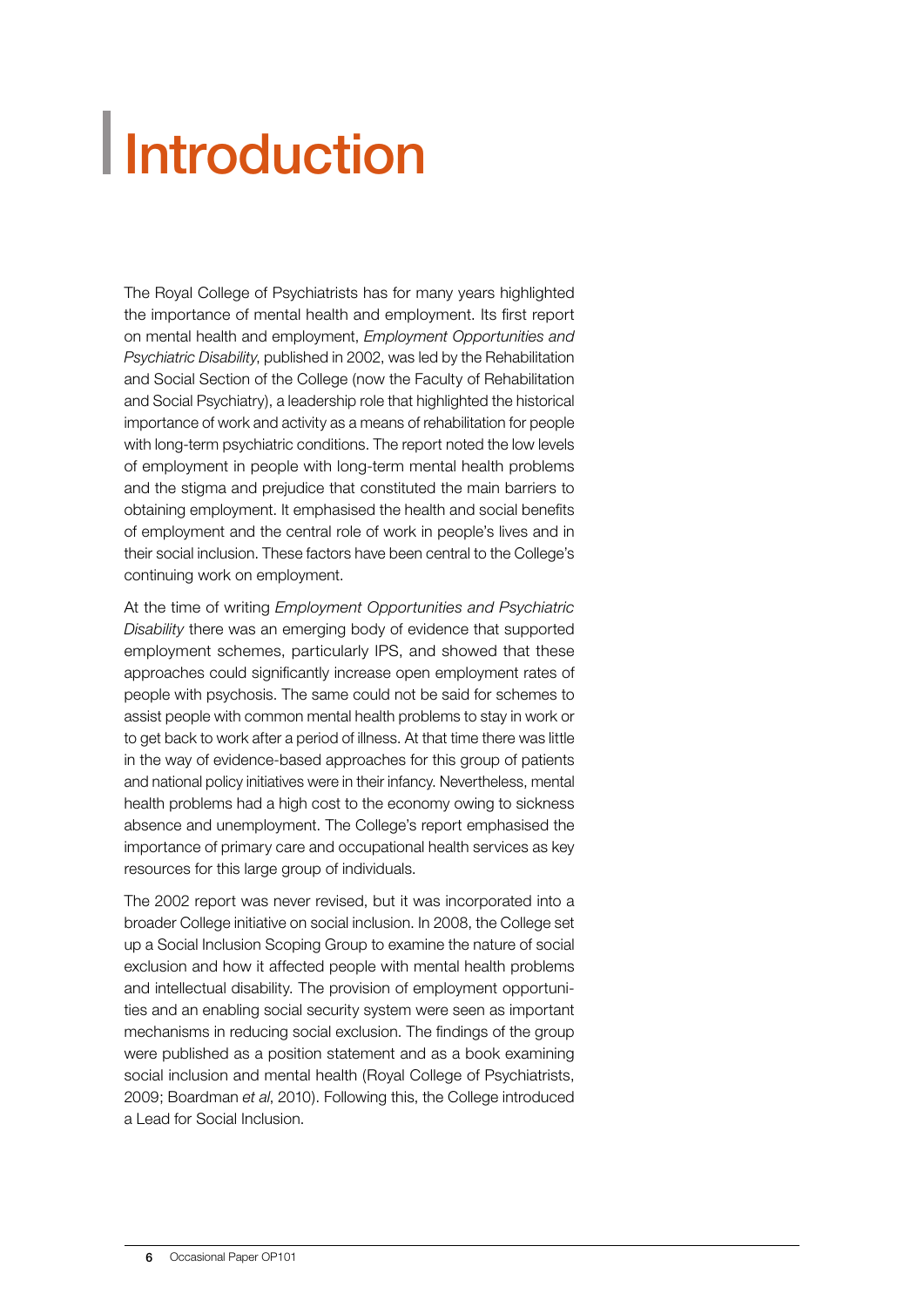A related stream of work was established on personal recovery, and in 2007 a joint position paper, *A Common Purpose: Recovery in Future Mental Health Services*, was published by the Royal College of Psychiatrists, the Care Services Improvement Partnership and the Social Care Institute for Excellence (CSIP *et al*, 2007). This paper supported the idea of 'recovery' as a guiding principle for mental health services. In 2006, RCPsych Publications produced their first textbook on rehabilitation, *Enabling Recovery – The Principles and Practice of Rehabilitation Psychiatry*, which incorporated the principles of recovery and the importance of vocational rehabilitation (Roberts *et al*, 2006). A second, revised edition was published in 2015 (Holloway *et al*, 2015).

As national initiatives on health and employment began to develop, the College was asked by the Government's Health, Work and Wellbeing initiative to produce a report on mental health and work. The report focused on the high prevalence of mental health problems and their impact and costs. It emphasised the importance of work for recovery and social inclusion, the need for evidence-based approaches and the responsibility of the healthcare system (Royal College of Psychiatrists, 2008).

The Health, Work and Wellbeing initiative supported the College to produce an online resource for clinicians, workers and employers. The website provides information about starting work, staying in work or returning to work after a period of mental illness, as well as linking to relevant guidance and practical tools (www.rcpsych.ac.uk/ usefulresources/workandmentalhealth.aspx).

The College, along with national policy and research initiatives on employment and mental health, has come a long way since 2002. The work on social inclusion has focused on welfare reform, employment and recovery. Recently, we have widened our scope to examine the area of mental health and occupational medicine.

In 2013 we wished to review our work in the area of employment and held a roundtable meeting with interested parties to examine current priorities. This paper gives an account of this review and the College's priorities for the future.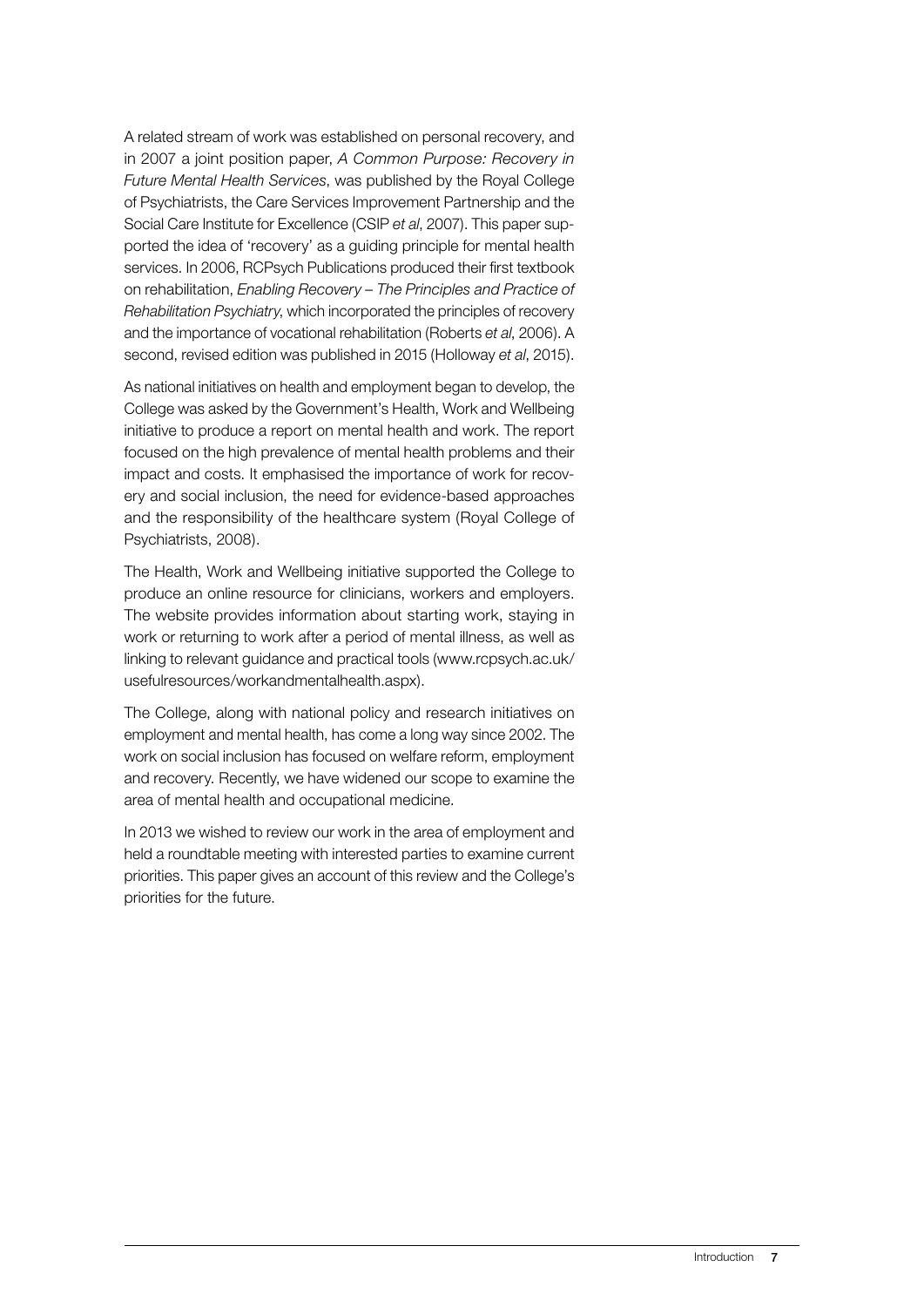## <span id="page-9-0"></span>1. National initiatives on mental health and employment

Since the College's first report on mental health and employment in 2002, there has been a considerable number of national developments in this field. Many of these initiatives arose out of the increasing realisation of the growing number of people who remained on out-of-work incapacity benefits and the growing costs of sickness absence. People with mental health problems (and those with musculoskeletal disorders) represented an increasingly large number of those receiving incapacity benefits. Since 1997 successive governments have launched a series of welfare reforms and work initiatives to move people off benefits and back into work. These 'welfare to work' programmes have had variable success. Since the 2008 recession attitudes towards people claiming state benefits have hardened and initiatives relating to health and unemployment have weakened. Nevertheless, overall significant progress has been made in increasing the understanding and national profile of mental health and employment.

Of particular importance was Health, Work and Wellbeing, a cross-departmental government initiative launched in October 2005 with the aims of improving the general health and well-being of the working-age population and supporting more people with health conditions<sup>1</sup> to stay in work or enter employment. This initiative has given some priority to mental health problems and has promoted liaison between the Royal College of Psychiatrists and relevant government departments.

We do not intend to provide a comprehensive review of these national initiatives, but have selected a number of key documents that have been influential in our understanding of the key priorities relating to employment and mental health.

<sup>1.</sup> We use the term 'health conditions' after Black (2008), where it encompasses both physical and mental health conditions.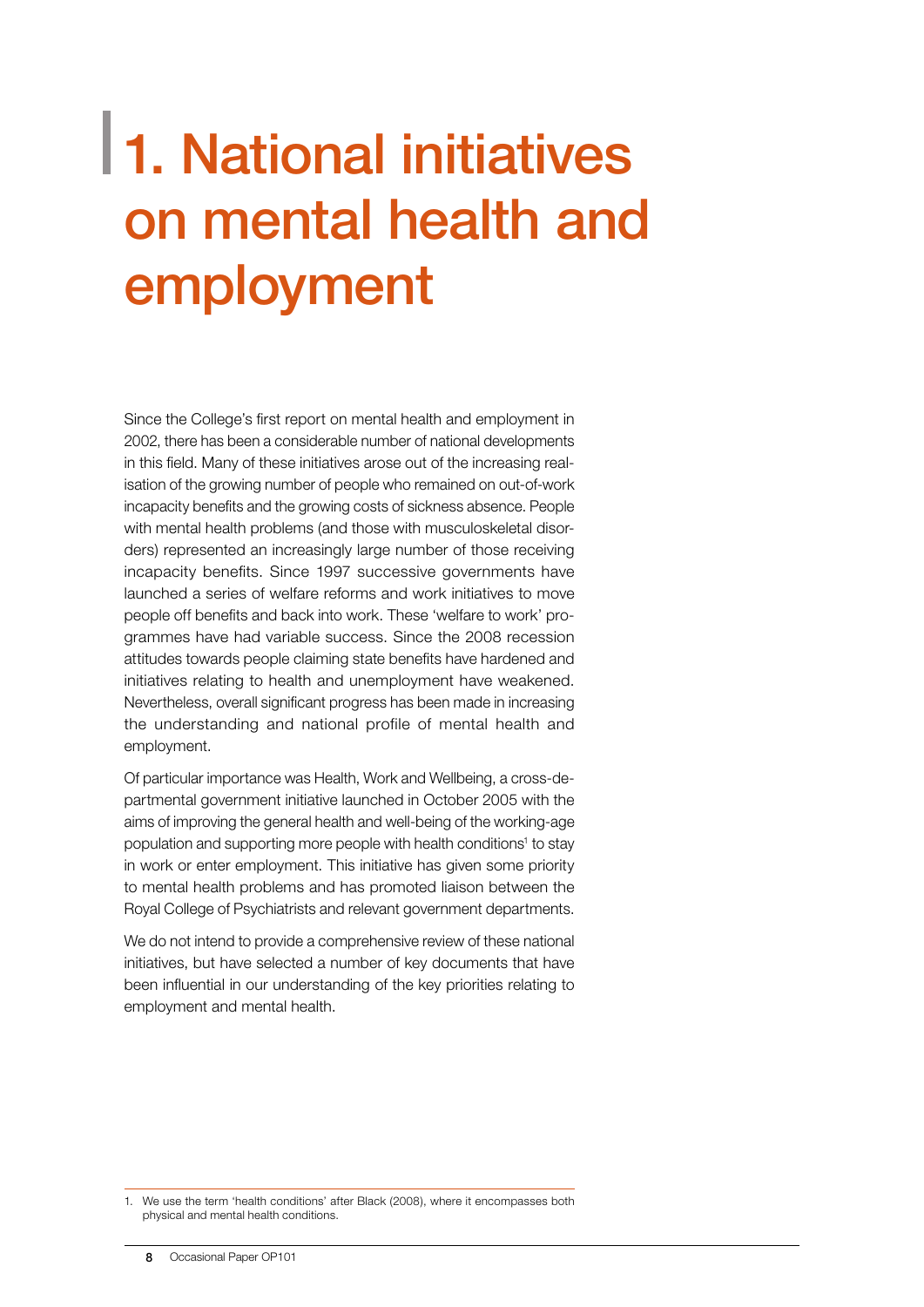## **Publications**

#### *Working for a Healthier Tomorrow* (Black, 2008)

This was Dame Carol Black's review of the health of Britain's working-age population, jointly commissioned by the Department for Work and Pensions and the Department of Health. The report 'sought to establish the foundations for a broad consensus around a new vision for health and work in Britain' (p. 9). It aimed to go beyond matters of medical practice, and had three main objectives:

- a prevention of illness and promotion of health and well-being
- b early intervention for those who develop a health condition
- c an improvement in the health of individuals who are out of work, so that everyone with the potential to work has the support they need to do so.

Its recommendations included:

- 1 moving away from the notion that it is inappropriate to be at work if not 100% fit: the review called for a fundamental shift in the perception of fitness for work
- 2 more health support for people out of work on incapacity benefits
- 3 that the government should support high-profile campaigns to tackle workplace stigma about illness and disability, particularly mental illness, and encourage employers to consider employing people with health conditions.

The report suggested that the NHS appeared disconnected from the occupational health system. It called for more cross-professional collaboration in order to tackle common health problems, and for occupational health services to not only help people stay in work, but also help those who have not yet found work and those wanting to return to work.

The Government's response was published as *Improving Health and Work: Changing Lives* (Department for Work and Pensions & Department of Health, 2008).

#### *NHS Health and Wellbeing* (Boorman, 2009)

Commissioned by the Department of Health and led by Dr Steve Boorman, this was an independent review of the health and well-being of NHS staff. The review set out the business case for change, linking it to productivity, efficiency and patient experience. It concluded that the NHS must improve its investment in the health and well-being of its workforce if they are to deliver sustainable, high-quality services. A key recommendation was to improve occupational health services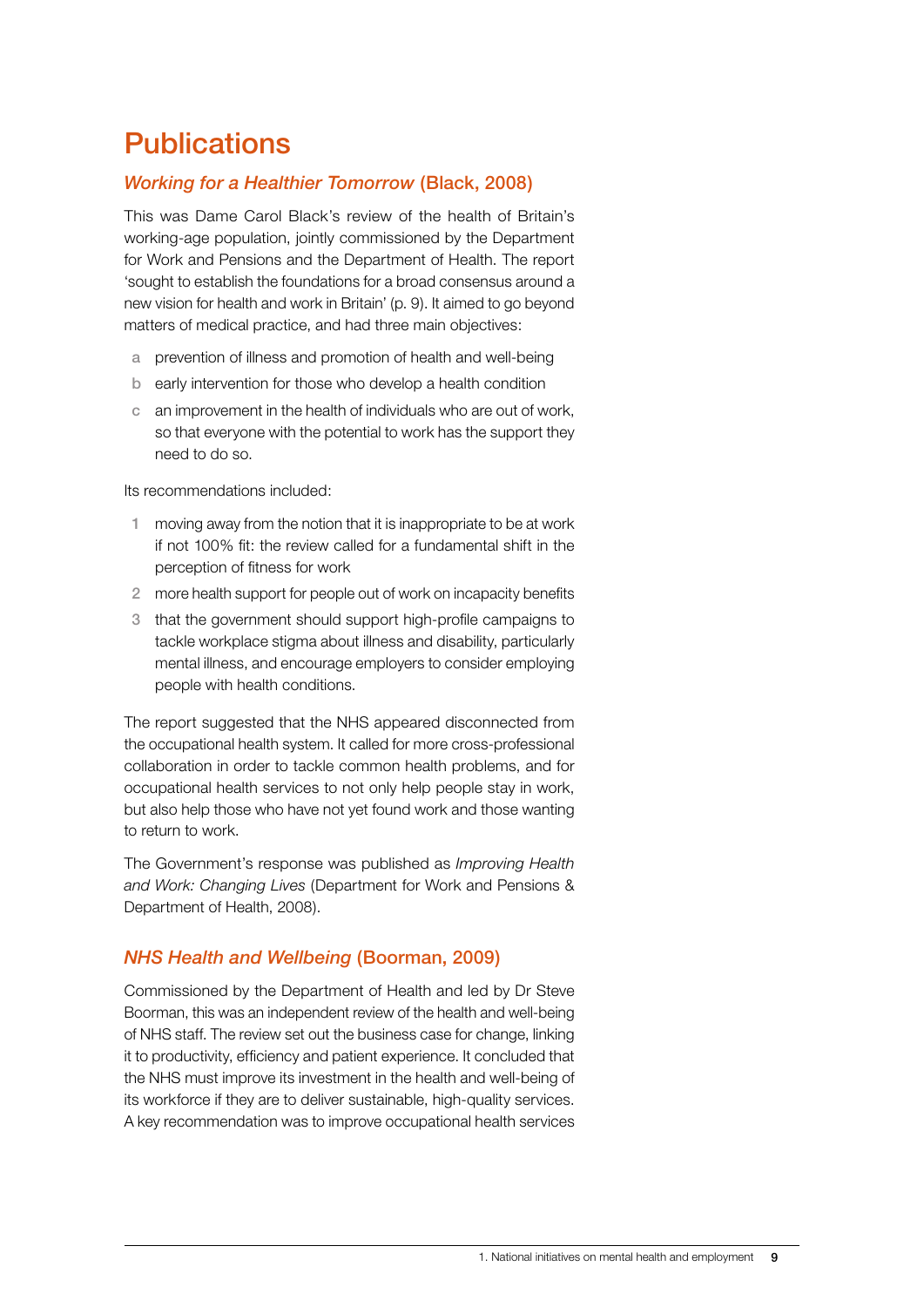to a nationally specified standard and ensure that they are focused on prevention and tackling the underlying causes of ill health in the workplace. The final report emphasised that NHS organisations which prioritise staff health and well-being achieve enhanced performance, improve patient care, are better at retaining staff, and have lower rates of sickness absence.

## *Realising Ambitions: Better Employment Support for People with a Mental Health Condition* (Perkins *et al,* 2009)

The Department for Work and Pensions commissioned three experts, Rachel Perkins, Paul Farmer and Paul Litchfield, to conduct a review of mental health and employment. They were asked to assess and advise on reducing the very high levels of worklessness among people with mental health problems. The review considered people with common mental health problems and those with severe conditions who are treated in primary or secondary care. It recognised that some people with a mental health condition need specialist support to get into work and that this should be done using the principles of IPS, but that others can be helped within existing structures, if these are tailored to their employment needs. The review emphasised the need for health and Social Services to monitor individuals' employment outcomes. The importance of 'reasonable adjustments' was also emphasised. The report noted that:

- $\bullet$  mental health conditions typically fluctuate and it can be difficult to predict when these fluctuations are going to occur
- $\bullet$  mental health conditions affect a person's ability to negotiate the social world, rather than the physical world of work
- $\bullet$  mental health conditions are not immediately obvious and attract fear because of myths and stereotypes that surround them
- appropriate employment actively improves mental health and protects against relapse.

#### *Health at Work – An Independent Review of Sickness Absence* (Black & Frost, 2011)

The review started with the consideration that around 140 million working days are lost to sickness absence annually. Some people return quickly, whereas others have long-term sickness absence. About 300000 people fall out of work on to welfare state benefits. This is costly, both to the employers and to the state. With this in mind, the government commissioned a review of sickness absence. The review examined sickness absence in the UK, its impact and factors which cause and prolong it. A key aim was to examine how the sickness absence system could be changed to help people stay in work and reduce costs.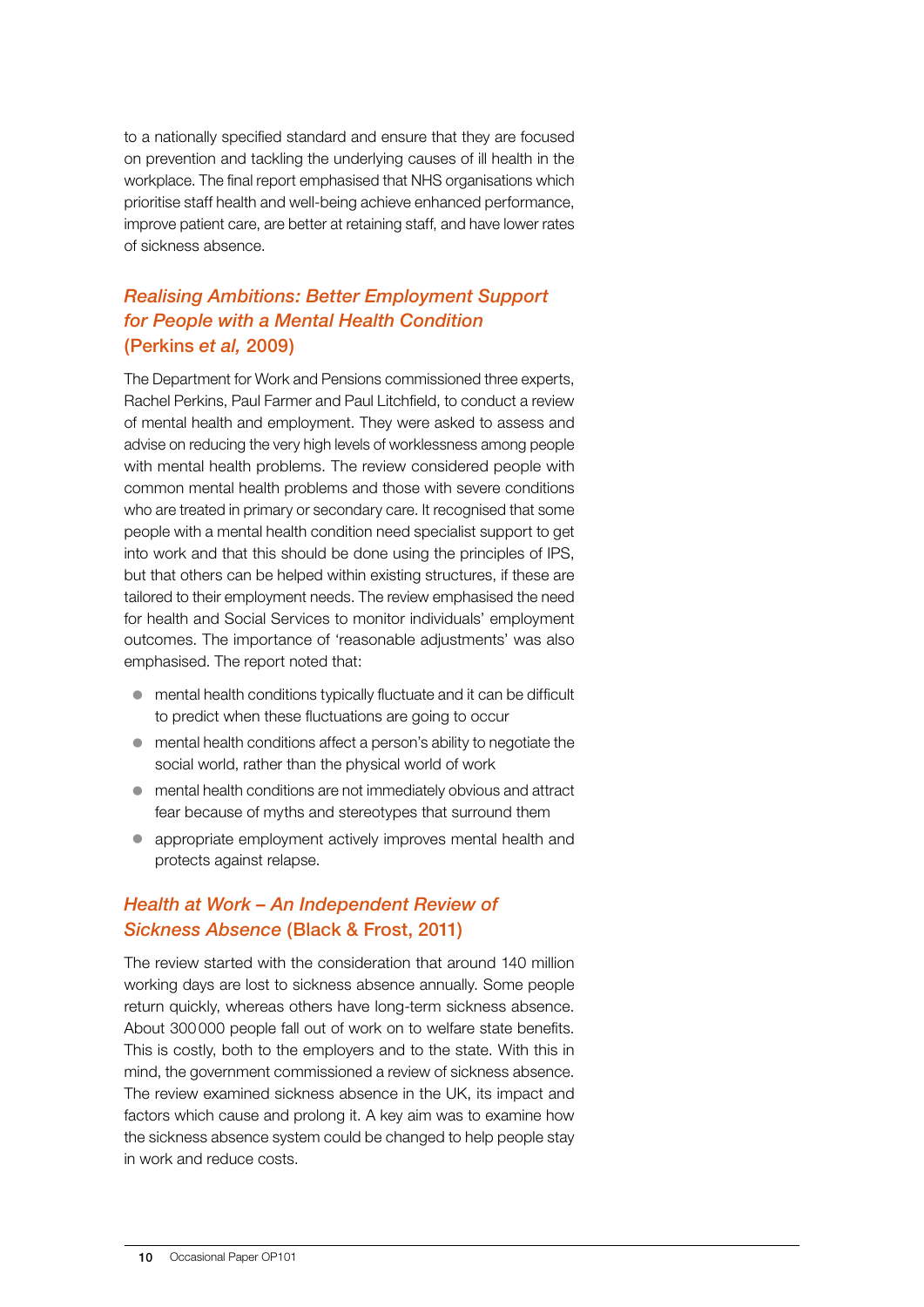A key recommendation was for the setting up of a new Independent Assessment Service (IAS) to assess the physical and mental functioning of people off work owing to sickness. Access to the service was to occur after 4 weeks of sickness absence and the IAS would provide advice about how an individual could be supported to return to work. The report also recommended a revision of fit note guidance.

In 2014, the Government began to roll out the IAS as their new national Health and Work Service. The service offers health assessments and return-to-work plans to employees who have been off sick for longer than 4 weeks. It also offers general health and work advice to GPs, employers and employees by telephone and via a website.

#### *Working with Schizophrenia* (Bevan *et al,* 2013)

Employment rates for people with schizophrenia are low. This report, produced by the Work Foundation, examined the impact of schizophrenia on an individual's ability to enter, or remain in, the labour market. It provides a series of recommendations as to how key stakeholders, including the government, health services and employers, can support people with schizophrenia into employment. The report has an optimistic tone and emphasises the importance of good employment approaches, such as IPS, for people with long-term mental health conditions. However, it warns that delivery of IPS services is patchy, and many parts of the UK have no access to them at all. It also warns that the efficacy of the approach can be severely reduced if it is not delivered to the required standards.

### *Psychological Wellbeing and Work: Improving Service Provision and Outcomes* (van Stolk *et al*, 2014)

This report was commissioned by the Department of Health and the Department for Work and Pensions through the Cabinet Office, and written by RAND Europe. RAND Europe were asked to examine approaches for improving employment and health outcomes for people with common mental health problems, with a focus on better alignment of health and employment services. The report found that for people who have common mental health problems:

- health and employment services are often not joined-up
- $\bullet$  it is unlikely that there is a 'one size fits all' solution
- $\bullet$  service provision is often delayed and problems can worsen as a result
- $\bullet$  the assessment of employment and health needs is poor and there are low rates of diagnosis or referral to specialist health and employment support
- $\bullet$  timely access to psychological therapy varies significantly between areas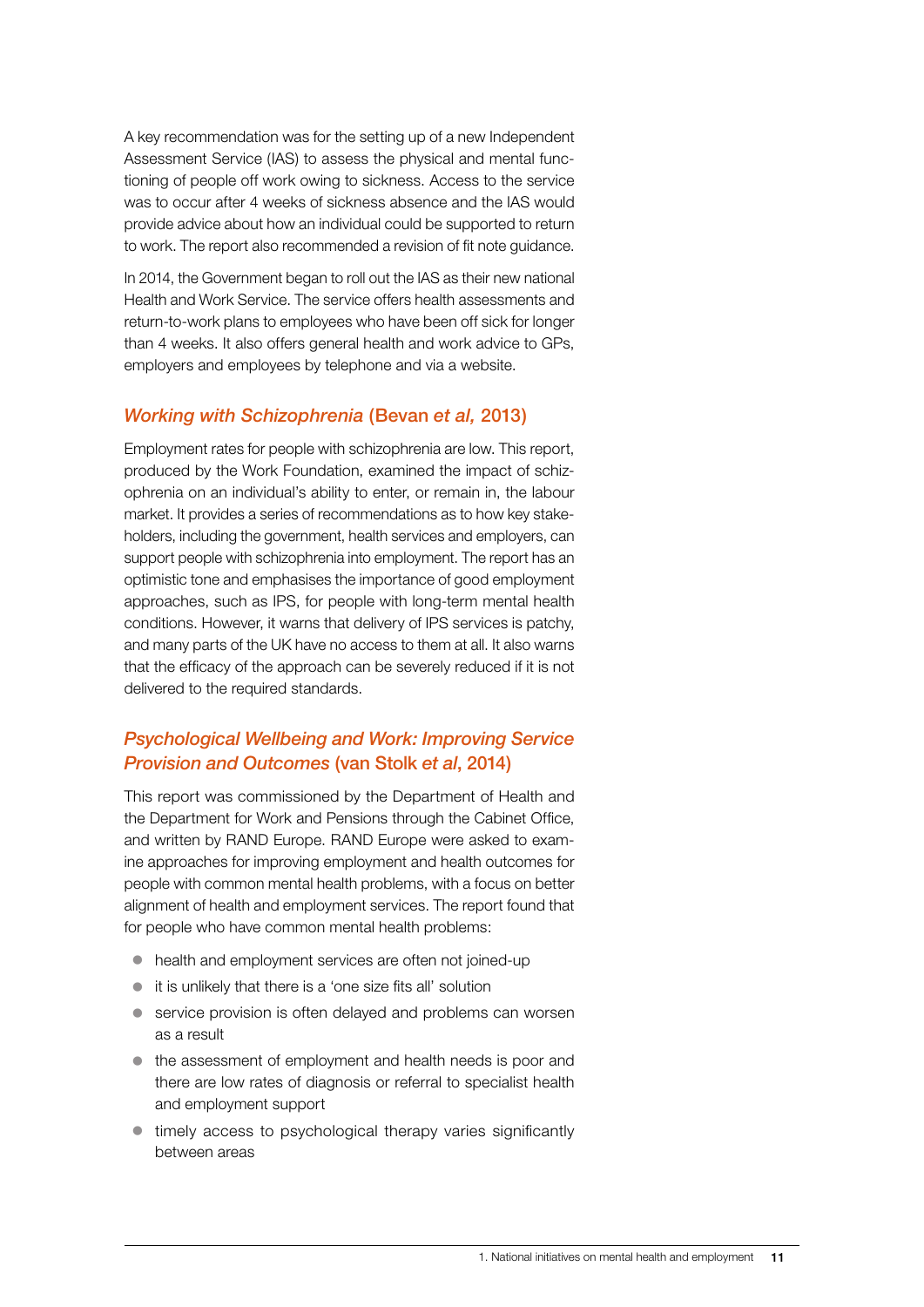- $\bullet$  work programme employment outcomes are disappointing compared with those for other client groups
- $\bullet$  there is no systematic evidence that better health treatment alone will deliver employment outcomes
- $\bullet$  although there is some good evidence for what works to help employees retain work when mental health problems arise, evidence of what works for people in the benefit system is limited.

The report recommended that the government should pilot four interventions that addressed mental health and employment outcomes together.

- 1 Embed vocational support based on the IPS model in the Improving Access to Psychological Therapies (IAPT) programme.
- 2 Use group work in employment services to build self-efficacy and resilience to setbacks that benefit claimants face when job-seeking.
- 3 Provide access to online mental health and work assessments and support.
- 4 Jobcentre to commission third-party combined telephone-based psychological and employment-related support.

The government is considering these proposals and implementing pilot initiatives to improve support for people with common mental health problems and to promote greater integration between employment and health services.

## *Mental Health and Work: United Kingdom* (OECD, 2014)

This report, produced by the Organisation for Economic Co-operation and Development (OECD), considers how the broader education, health, social and labour market policy challenges are being tackled in the UK to improve employment opportunities for people with mental health problems. The report recognises that compared with other countries, the UK is advanced in its awareness of the social and economic costs of mental illness and the mental health benefits of employment. It also recognises that integration of employment and health services is being gradually developed in the UK, and it warns that poorly designed spending cuts on mental health and welfare can worsen the medium and long-term fiscal and social costs.

Its recommendations included:

- 1 ensuring that the new Health and Work Service is implemented effectively
- 2 investment in active labour market programmes more generally to provide adequate support for clients with mental health problems
- 3 greater attention to mental health and its impact on employability throughout the welfare system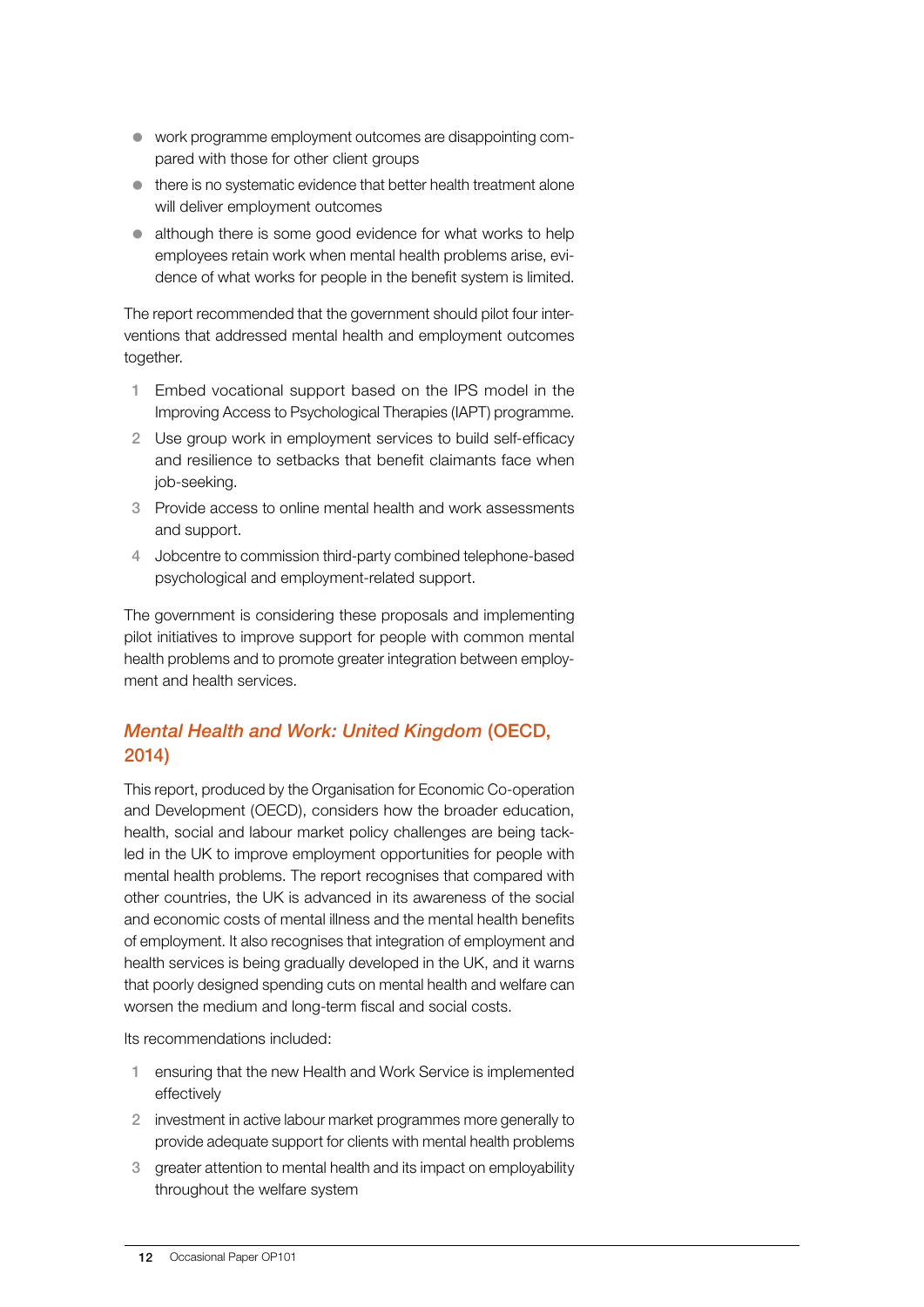4 further expansion of access to psychological therapies for individuals with a common mental disorder.

#### Joint Work and Health Unit

The 2014 report by RAND Europe (van Stolk *et al*, 2014) has led to the Department of Health and Department for Work and Pensions commissioning small-scale health and work integrated pilots. The pilots aimed to evaluate the proposed models of support and their initial impact to determine which model best improved people's chances of moving into or closer to work. The trials include evaluations of group work, telephone support, co-location of IAPT services and a combined IPS/IAPT trial.

The evaluation of these pilots eventually led to the establishment in 2015 of the Department for Work and Pensions/Department of Health Joint Work and Health Unit. Seen as a significant step towards integration of health and employment support, the Unit aims to halve the employment gap by supporting 1 million more people with disabilities into work and reduce health inequalities of gender, age, disability and geographies. The Unit's head of delivery called this joint approach a 'recognition of the need to bring work and health agendas together to break down the silos of the welfare agenda and employment on one side and then health, social care and carers on the other' (Liversedge, 2016). The College is engaging with the Department for Work and Pensions on the work of the Unit and has attended its high-level Mental Health and Employment Expert Advisory Group meetings. In late 2016 the Department for Work and Pensions and the Department of Health published a consultation document, *Improving Lives: The Work, Health and Disability Green Paper* to consider how future policy might support disabled people and people with long-term health conditions to get into, and to stay in, work.

## Mental health policy and employment

Successive mental health policies from the Department of Health have supported the improvement of employment opportunities for people with mental health problems: *New Horizons* (Department of Health, 2009), *No Health without Mental Health* (Department of Health, 2011), *Closing the Gap* (Department of Health, 2014), *NHS Five Year Forward View* (NHS England, 2014), and *Mental Health Five Year Forward View for the NHS in England* (Mental Health Taskforce, 2016). The overall goals for 2020 included in the NHS mandate 2016–2017 (Department of Health, 2016) are contributing to reducing the disability employment gap and to the Government's goal of increasing the use of Fit for Work, the Health and Work Service recommended by Black & Frost (2011).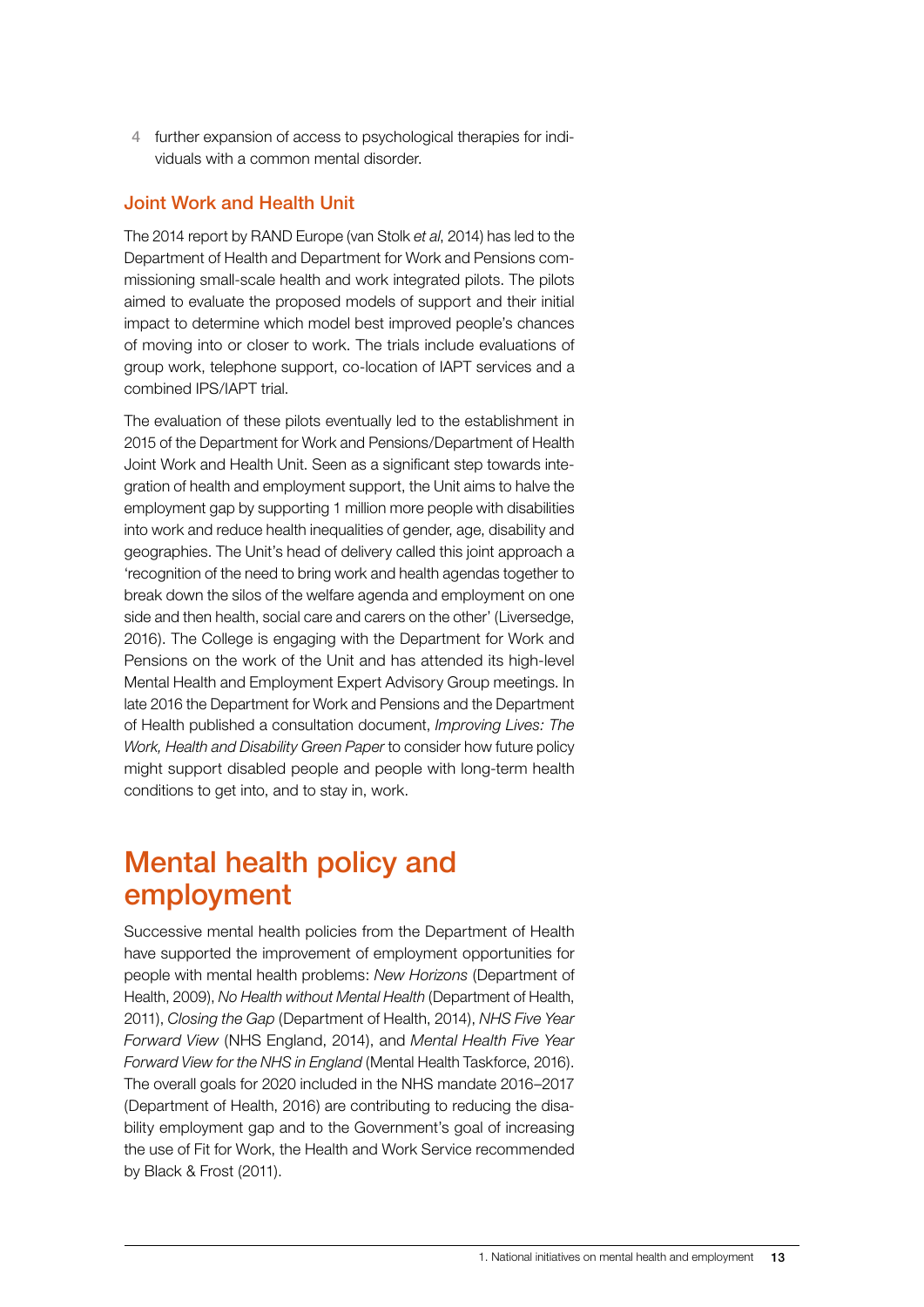In their report, the Mental Health Taskforce (2016) has emphasised the importance of employment and made a series of recommendations to lessen the disability employment gap. They have also made recommendations for ensuring health and well-being support to NHS organisations and the introduction of a Commissioning for Quality and Innovation (CQUIN) or alternative incentive payment relating to NHS staff health and well-being under the NHS Standard Contract.

IPS is now recommended as an evidence-based intervention in National Institute for Health and Care Excellence (NICE) guidelines and standards for schizophrenia and bipolar disorder (NICE, 2014; 2015*a, b*). NICE have also published guidelines on workplace health (NICE, 2015*c*).

The reports and policy initiatives discussed here illustrate the wide spectrum of challenges that people with mental illness face in today's employment sector. They have coincided with more people moving on to or applying for out-of-work benefits, which in turn further strains the economy and negatively influences the Government's welfare reforms. Conditions are particularly challenging for people with mental health problems, yet the social and economic urgency to address the barriers they face has also now risen sharply.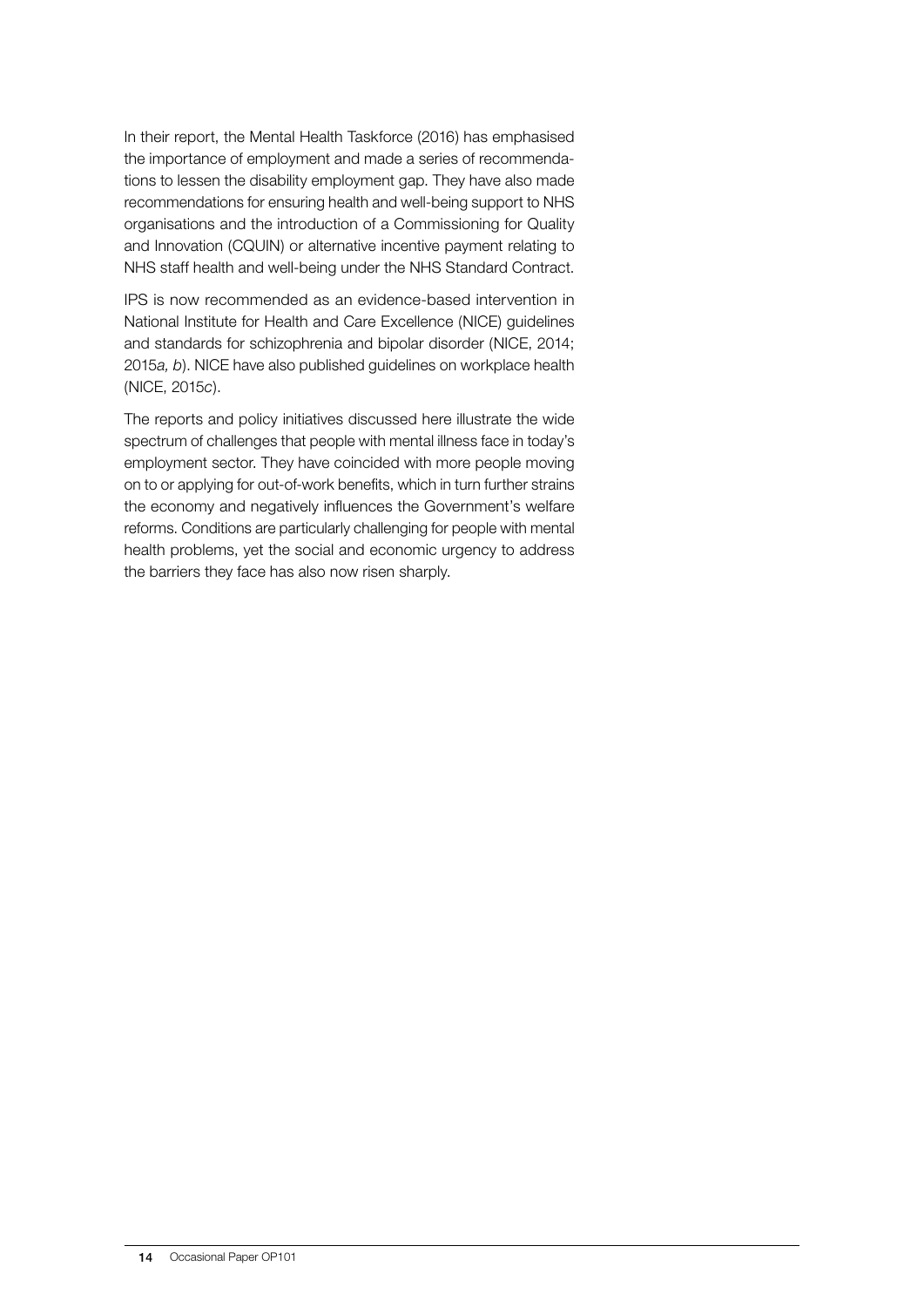## <span id="page-16-0"></span>2. Work, employment and mental health

The Royal College of Psychiatrists views work and employment as key areas that need to be understood by psychiatrists and given priority in training, research, mental health services and national policy. What are the main arguments for this?

## The social and health arguments

In general, good work is beneficial to health and well-being (Waddell & Burton, 2006). Employment provides a monetary reward, but also non-financial gains, to the worker. These additional benefits include social identity and status; social contacts, support and involvement; a means of structuring and occupying time; and a sense of personal achievement. Unemployment on the other hand is considered detrimental to individuals and bad for health, reducing their social networks and social functioning, as well as motivation and interest. People with mental health problems are especially sensitive to these negative effects of unemployment (Bennett, 1970). However, jobs with poor psychosocial quality can be as bad for a person's mental health as unemployment (Butterworth *et al*, 2011). Poor-quality jobs are chatacterised by high job demands and complexity, low job control, job insecurity and unfair pay.

People with mental health problems, particularly if the problems are severe and long term, are particularly disadvantaged in the labour market. In general, people with mental health problems have a high rate of unemployment and represent the highest number of those claiming sickness and disability benefits. In an economic downturn they have a lower re-entry rate into the labour market. The employment rate in people with a diagnosis of schizophrenia is around 10% or less (Marwaha & Johnson, 2004; McManus *et al*, 2016). Overall rates for people with common mental health problems are around 60%, but vary according to the type of disorder and its chronicity (Meltzer *et al*, 1995; McManus *et al*, 2016).

Work can be an important part of a person's recovery journey and contributes to their opportunities to participate in their communities. Stigma and discrimination play a significant part in the low employment rates seen in people with mental health problems (Manning & White,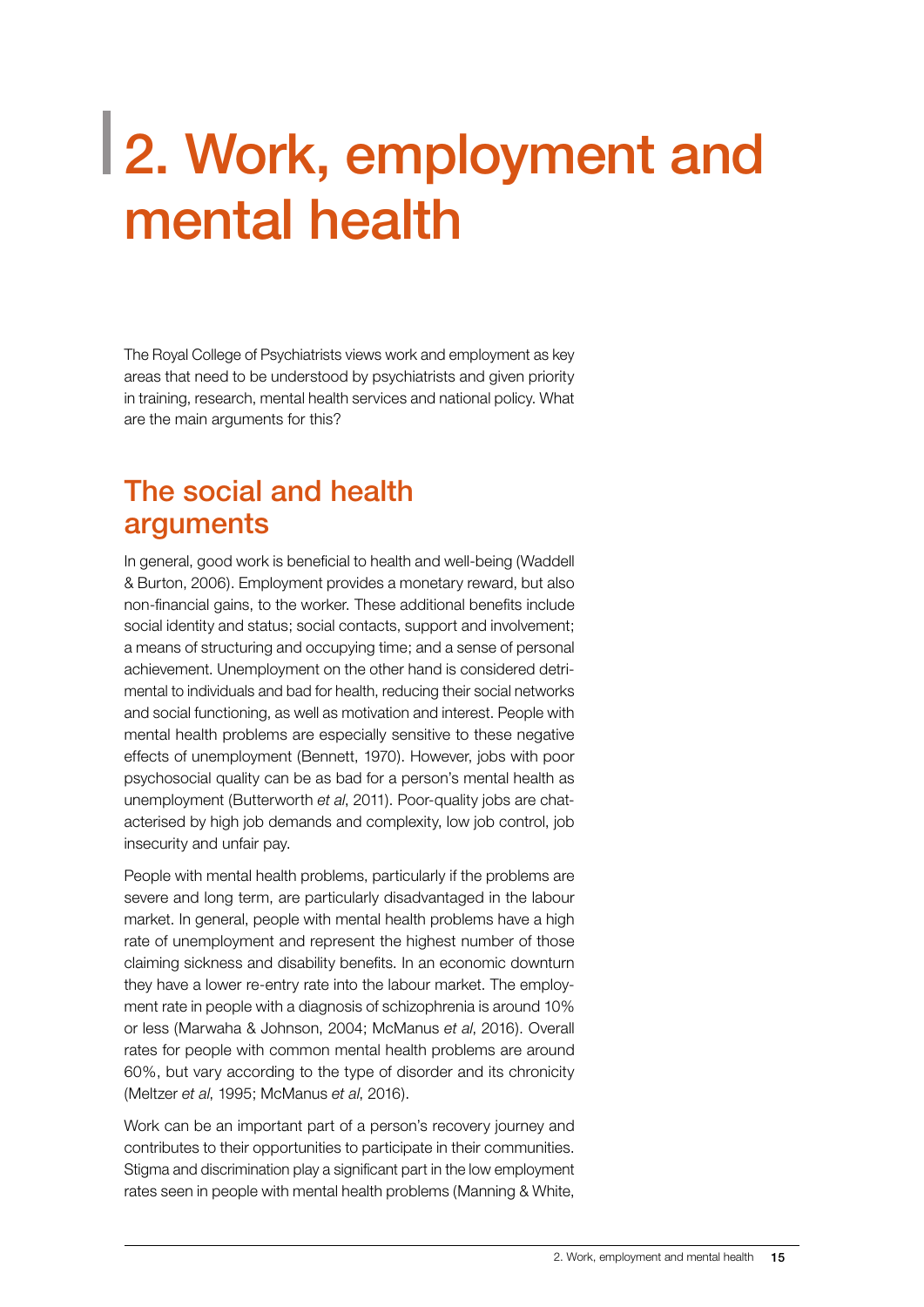1995). The workplace provides a useful environment for tackling stigma and public education on mental health.

## Role of health professionals

Health professionals, including mental health professionals, often hold pessimistic views about getting people with mental health problems into, or back to, work (Marwaha *et al*, 2009). This is despite studies indicating that as many as 90% would like to go back to work (Secker *et al*, 2001; Drake *et al*, 2012). Mental health professionals may not see helping people into employment as a priority in their work. They may also not value the work they can do regarding keeping people in work and ensuring that they get the appropriate welfare benefits.

Professionals may be part of the problem but they are also part of the solution. They should be aware that a focus on employment has clinical and social benefits and that gaining employment is an important health-related outcome. Mental health clinicians need not be experts in employment support. However, they need to be aware of the importance of employment in a person's recovery journey and their role in supporting a person into or back to work. They need to be aware of the evidence base for schemes that can support people with mental health problems into work (Seymour, 2010; Drake *et al*, 2012).

People do not need to be symptom free before efforts to support them back to work are considered. Clinicians should adopt an approach that provides treatment and work support in parallel and does not wait for clinical recovery before raising the issue of work. They have a responsibility for promoting vocational and social outcomes for adults with mental health problems (see [Box 1](#page-18-0) on p. 17).

A coherent approach to managing the employment needs of people with mental health problems requires effective liaison between secondary care, primary care and occupational health services, as well as the key employment and state welfare agencies.

## The economic argument

The costs of mental illness in England are in excess of £105 billion a year, of which more than £30 billion are a result of loss of output owing to loss of work (Centre for Mental Health, 2010). For employers, untreated mental health problems at work are bad for business. The prevalence of mental distress and ill health in the workplace is higher than most people imagine. In the UK about one worker in six will be experiencing depression, anxiety or problems relating to stress, with the costs to the employer at nearly £26 billion each year or £1035 for every employee in the UK workforce (Sainsbury Centre for Mental Health, 2007). This is not only due to sickness absence,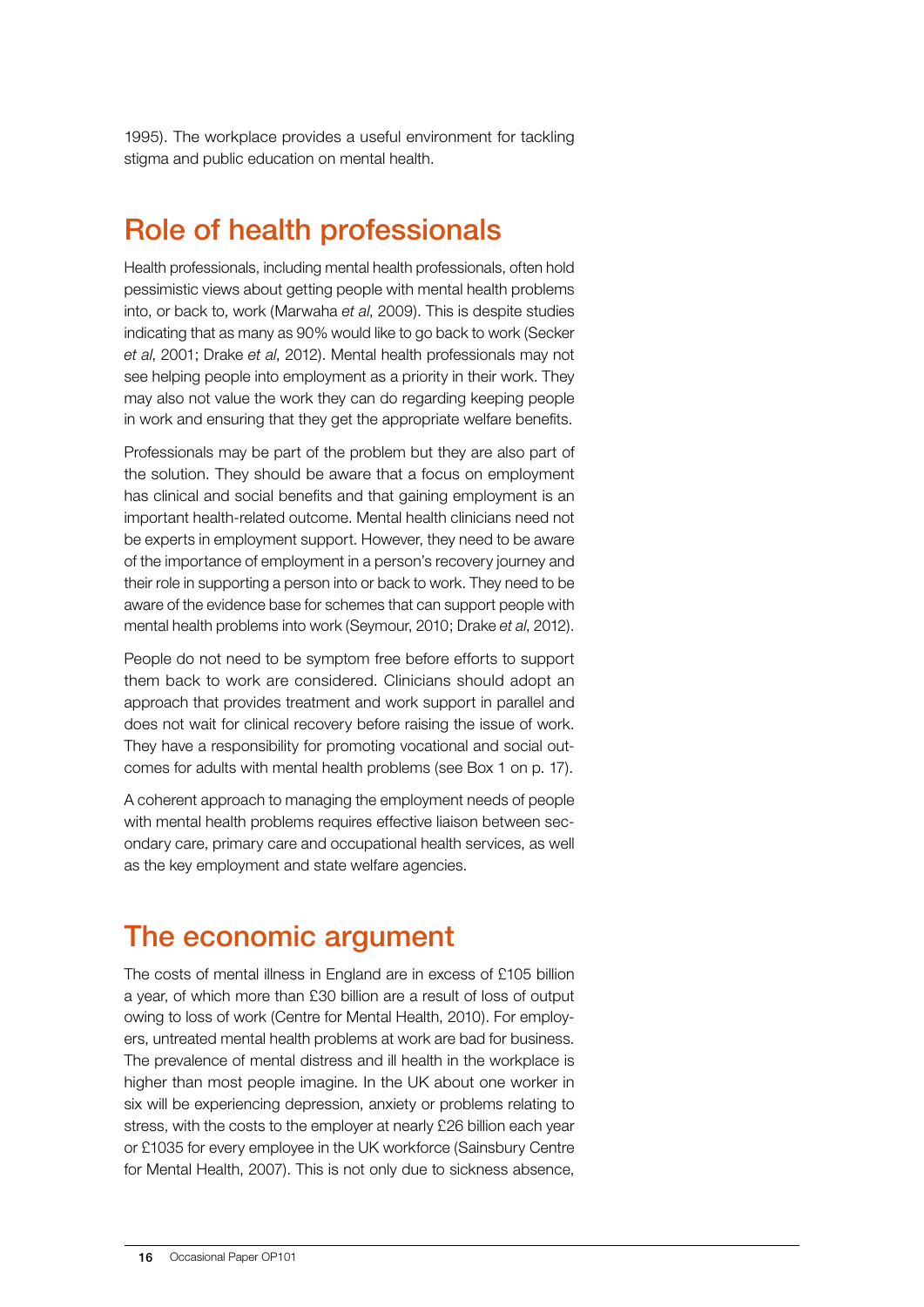#### <span id="page-18-0"></span>Box 1 The role of health professionals in relation to patient employment

Clinicians should be able to raise the issue of employment, to respond positively to people's questions about work, to recommend that the right sort of work is good for mental health, and to refer the person to individuals and agencies who may be able to help them (Perkins *et al*, 2009: p. 46). They may also:

- promote the benefits of employment
- challenge inaccurate assumptions
- focus on the person's strengths, not on what they cannot do
- assist people to manage their condition in the work context
- $\bullet$  adjust medication to fit with the work context
- refer for specialist support employment and benefits
- help draw up agreements with employers about how to support the person in the workplace
- encourage the use of Wellness Recovery Action Plans for the workplace
- liaise with a relevant local occupational health department
- encourage patients to keep in touch with their employer during sickness absence
- discuss with patients how to safely manage disclosure of their mental health condition at work
- provide appropriate reports for employers, occupational health and benefit agencies
- provide advice on 'reasonable adjustments'.

which in itself costs £8.4 billion a year, but also reduced productivity ('presenteeism'), which costs £15.1 billion a year. An additional £2.4 billion each year is spent in replacing staff who leave their jobs because of mental ill health.

## Moral and human rights arguments

People with mental health problems want to work, to participate in their communities and to fill their time with valued activity. However, based on the figures quoted above, many are denied these opportunities. The right to work is enshrined in Article 23 of the United Nations Universal Declaration of Human Rights (UDHR), which states that 'everyone has the right to work, to free choice of employment, to just and favourable conditions of work and to protection against unemployment'. Here, we are concerned with respect for the human rights of people with mental health problems and intellectual disabilities and would like to highlight the social barriers that restrict access to employment. In addition, a human rights perspective points to the responsibility of governments to respond to demands for parity of treatment for people with physical and mental illness, and to respond by committing resources.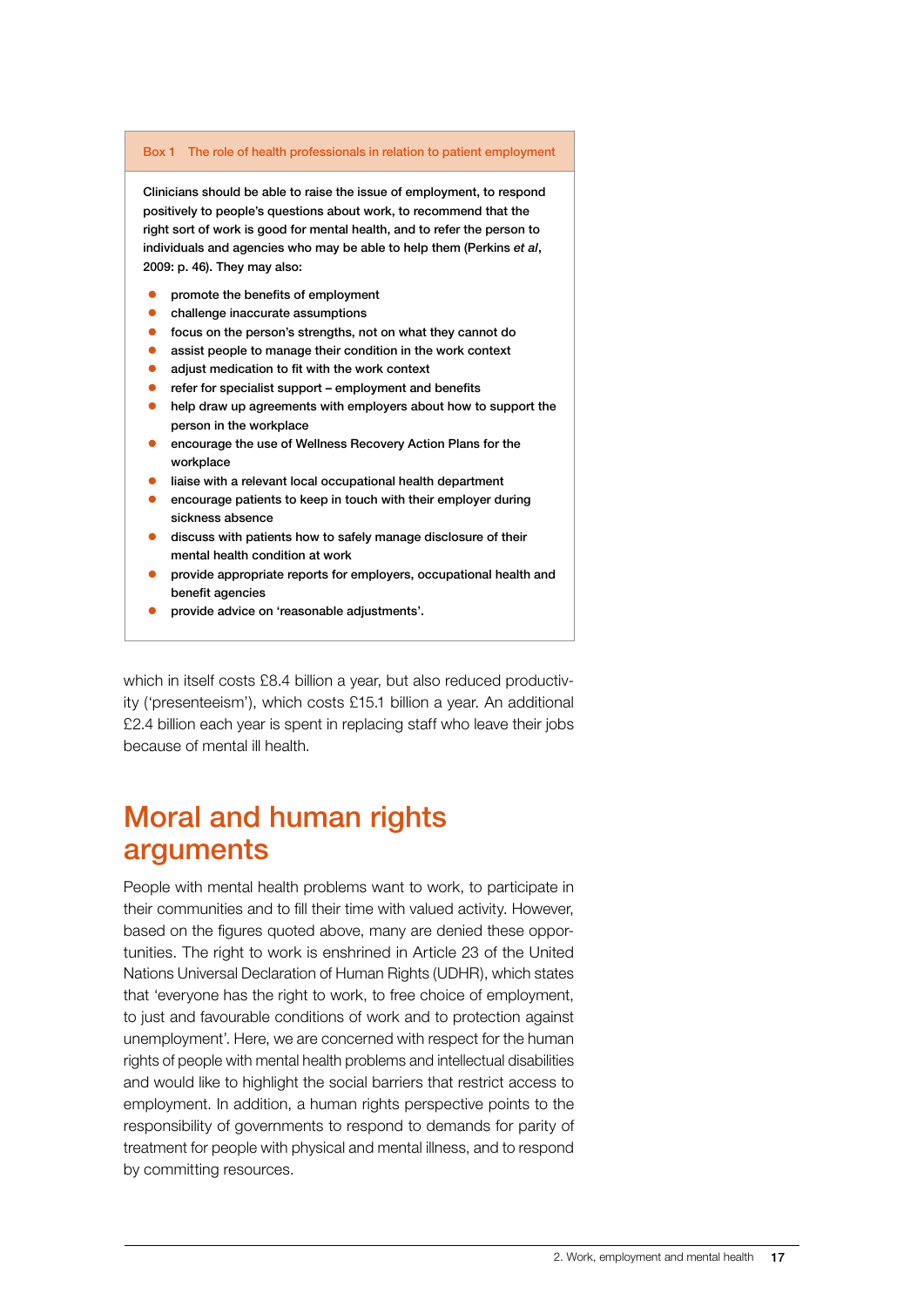## Responding to policy initiatives

In the past 50 years in the UK, we have seen a move away from the large psychiatric institutions towards services being provided in community settings, which is reflected in current health policies. The provision of opportunities for people with mental health problems to participate in mainstream society, including employment, has been a key part of mental health policy over the past two decades. There has been a growing realisation of the role of employment in mental health, the costs of mental ill health and the importance of maintaining a healthy workforce. Some of the recent policy trends in this area have already been summarised in this report. It is important to work with policy makers to influence these trends towards public mental health and increased opportunities and parity for people with mental health conditions.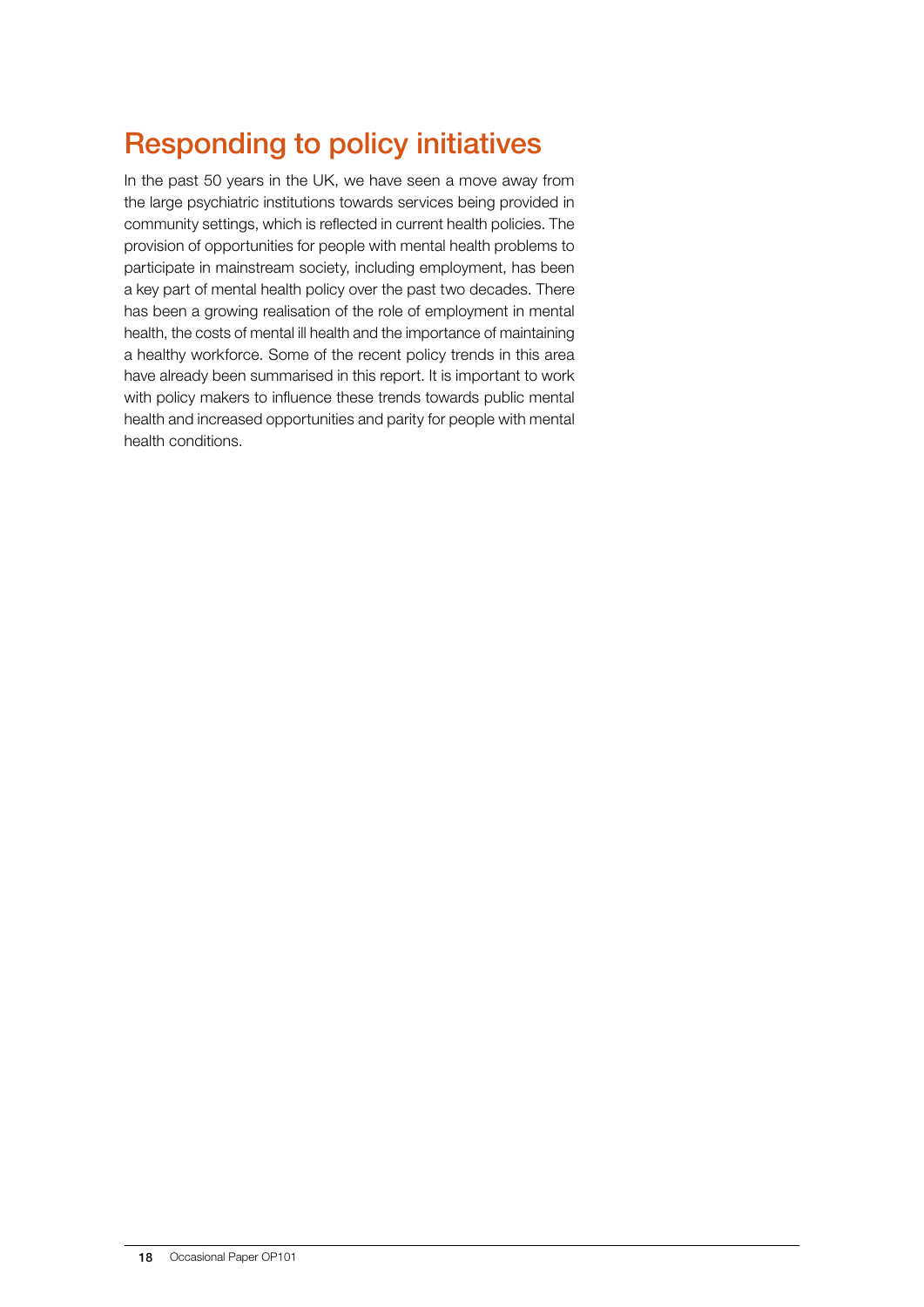# <span id="page-20-0"></span>3. Employment roundtable

The day-long roundtable meeting was held at the Royal College of Psychiatrists in June 2013. Experts and stakeholders in the field of mental health and employment were invited to discuss and contribute to the future work of the College in this area. We were keen to discuss two particular issues: (1) getting people with mental health problems into work and helping them retain their jobs; and (2) the health of mental health workers and the development of a healthy workplace. We wished to cover the entire spectrum of mental health problems, including concerns for primary and secondary care and occupational health. We assembled a broad group that included representatives of patients, carers, clinicians, academics, employers, government departments and private industry. The meeting was facilitated by Professor Dame Carol Black.

We asked the participants to consider the following questions:

- 1 What key issues in the area of mental health and employment would you want the College to focus on?
- 2 How can the College contribute to improving the employment opportunities of people with mental health problems? How can people with mental health problems be supported into work and to remain in work? What are the opportunities for early intervention and prevention?
- 3 How can we contribute to promoting healthy working environments? How can we contribute to maintaining the health and well-being of the workforce?
- 4 What are the most effective ways of creating productive partnerships with other organisations in this area?

The contents and outcome of the discussions have formed the basis of our future plans.

## Summary of key areas

The roundtable provoked wide-ranging and intense discussion. Several key themes emerged.

#### Evidence for benefits of employment

There is a wealth of convincing evidence linking work with mental health and demonstrating the importance of work for facilitating personal recovery (Waddell & Burton, 2006; Holloway *et al*, 2015), yet the public and many clinicians are not always aware of this. There is a need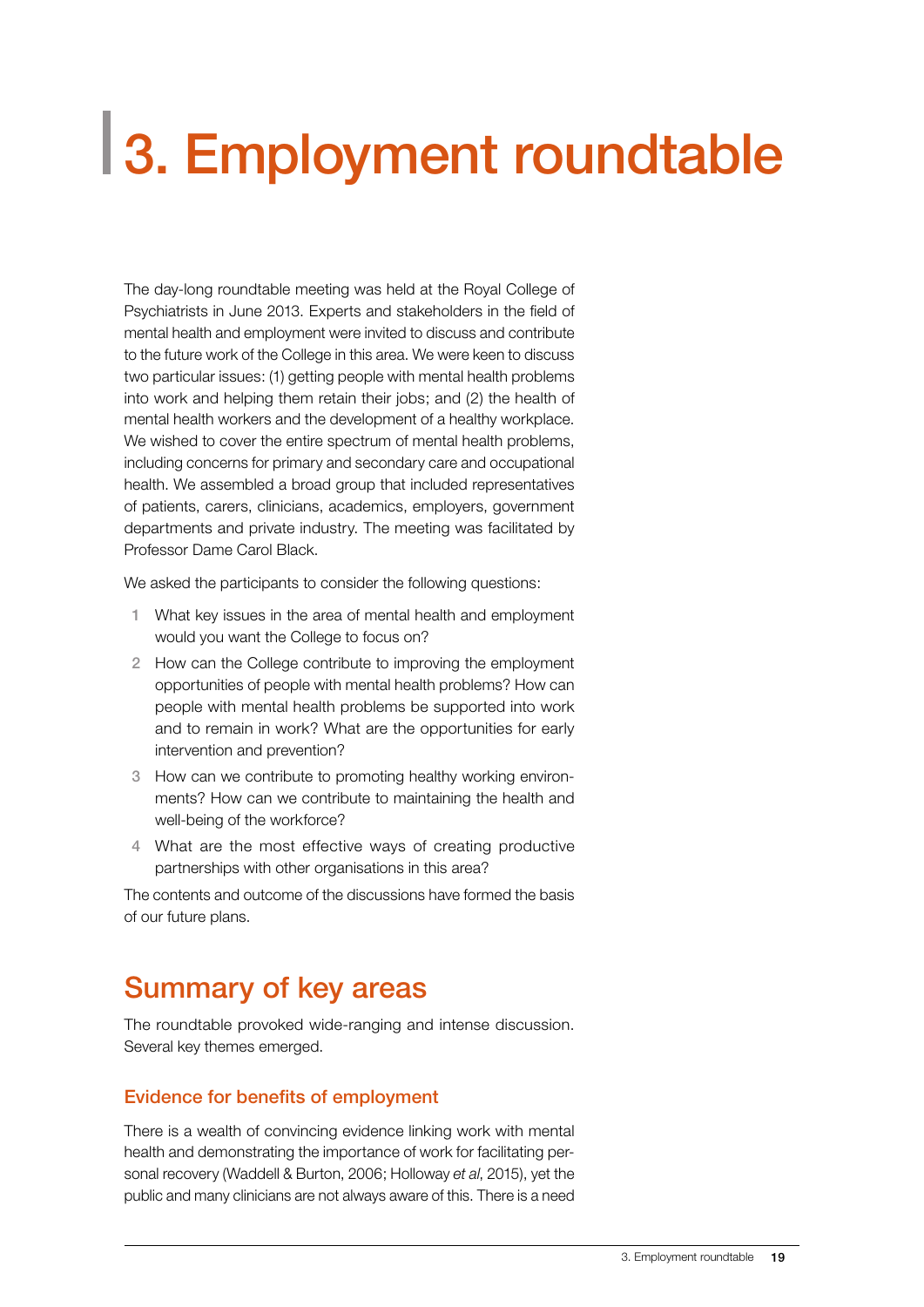to continue getting this message to colleagues and the public alike. The employment rate of people with long-term psychosis remains unjustifiably low (Marwaha & Johnson, 2004; Bevan *et al*, 2013).

#### Evidence for vocational rehabilitation schemes

There is good evidence for supported employment schemes, particularly IPS, which can help people with severe and enduring mental health problems get into open employment. These schemes could be adapted and extended to common mental health problems, for example via IAPT. There is also evidence that getting people back into work within a year of coming off work because of sickness may prevent long-term disability (Black, 2008). Early intervention and provision of the right support at the right time are important. It should be made clear that support into employment should be provided in parallel with treatment. There is a need to emphasise the importance of schemes to assist in job retention, the health and well-being aspects of employment, and types of employment/working conditions. The discussion highlighted the importance of looking at NICE guidance and improving the commissioning of employment services.

## **Commissioning**

Despite the strong evidence base for IPS and its cost-effectiveness, it is not widely implemented (Boardman & Rinaldi, 2013). IPS services should be developed across all mental health trusts and there should be a vocational worker in all relevant clinical teams. The College should champion the implementation of IPS. Clinical commissioning groups (CCGs) are not yet focusing on mental health and employment services. There is a need to raise the profile of mental health across CCGs and for CCGs to understand the relevant issues and evidence base.

#### Stigma and public health

Ignorance, prejudice and discrimination are the key barriers that people with mental health problems face. These can be seen among the general public and among health service staff, clinicians, employers and co-workers. Some staff may feel uncomfortable working with people with mental health problems, and contact may be crucial to overcoming prejudice. The College suggested: working with employers, links with public health and public education work, raising the profile of employment, and continuing to raise awareness of the importance of mental health and employment among clinicians and the general public.

### Training of psychiatrists

The importance of employment and social inclusion to mental health is still peripheral to the training of psychiatrists. Training should place a greater emphasis on a social perspective and the role of social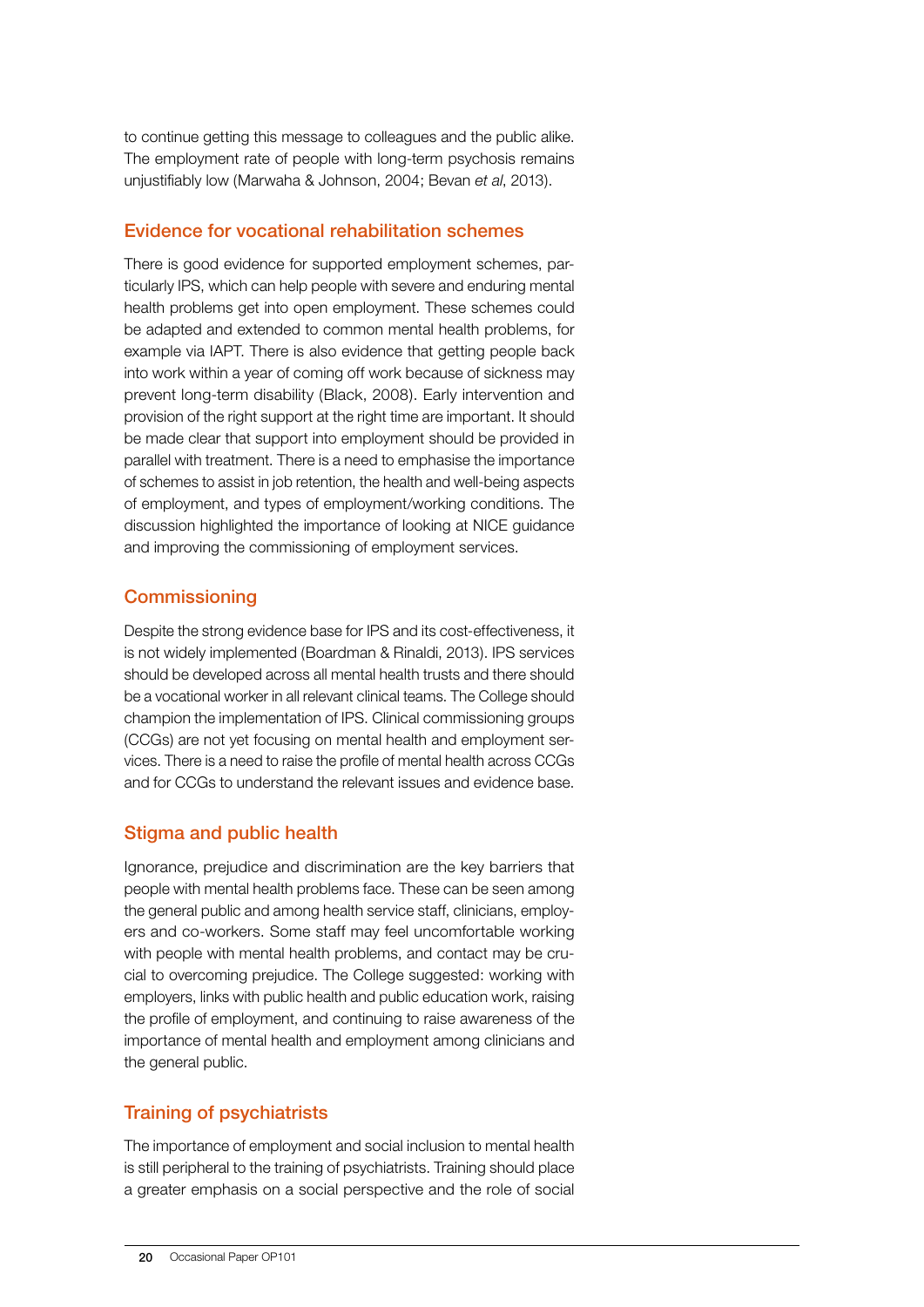interventions which enhance recovery and inclusion. Employment opportunities have a place in such a perspective, but there needs to be a broadening of the curriculum and skills training of mental health professionals to become more person-centred and socially aware, and to include a public health perspective. This has implications not only for trainees, but also for the continuing professional development of consultant psychiatrists.

### Developing a clearer view of occupational psychiatry

A large number of people with mental health conditions face problems getting into work, getting back to work after a period of ill health, retaining their jobs, and performing at work owing to their mental health problems. Most cannot access sufficiently robust occupational health services. Mental health services only see a minority of these individuals and most are dealt with in primary care. A frequent complaint is the long delay in getting medical reports from psychiatrists; such delays can result in the person then losing their job. Medical reports need to be timely and objective, and to give realistic work advice. The discussion questioned the role of psychiatrists in this area and the need to be clear as to what an occupational health service would need from psychiatrists and what psychiatry can provide.

#### GPs, mental health and employment

GPs were identified as a key group of professionals in the link between work and mental health. This concerns working with other professional organisations to examine the roles of professionals and their liaison and the access of people from all diagnostic groups to relevant services. The links between mental health services, occupational health and primary care need to be refined and developed as part of the question as to what an occupational psychiatry service may look like. The management of clinicians who become unwell should be included in this development; the NHS Practitioner Health Programme was cited as an example of good practice in this area.

### Creating better working environments

The discussion highlighted the need for good working environments to support staff working in health services. Several recent incidents of poor quality practice and services were identified, including the matters raised by the Francis Report (Francis, 2013; Royal College of Psychiatrists, 2013). The speed of change in the NHS and poor management practices contribute to this. Improving the engagement of staff can have a significant effect on improving patient outcomes. There is a need to strengthen staff support and engagement and to create an enabling environment in which staff can thrive and contribute to the improvement of the service.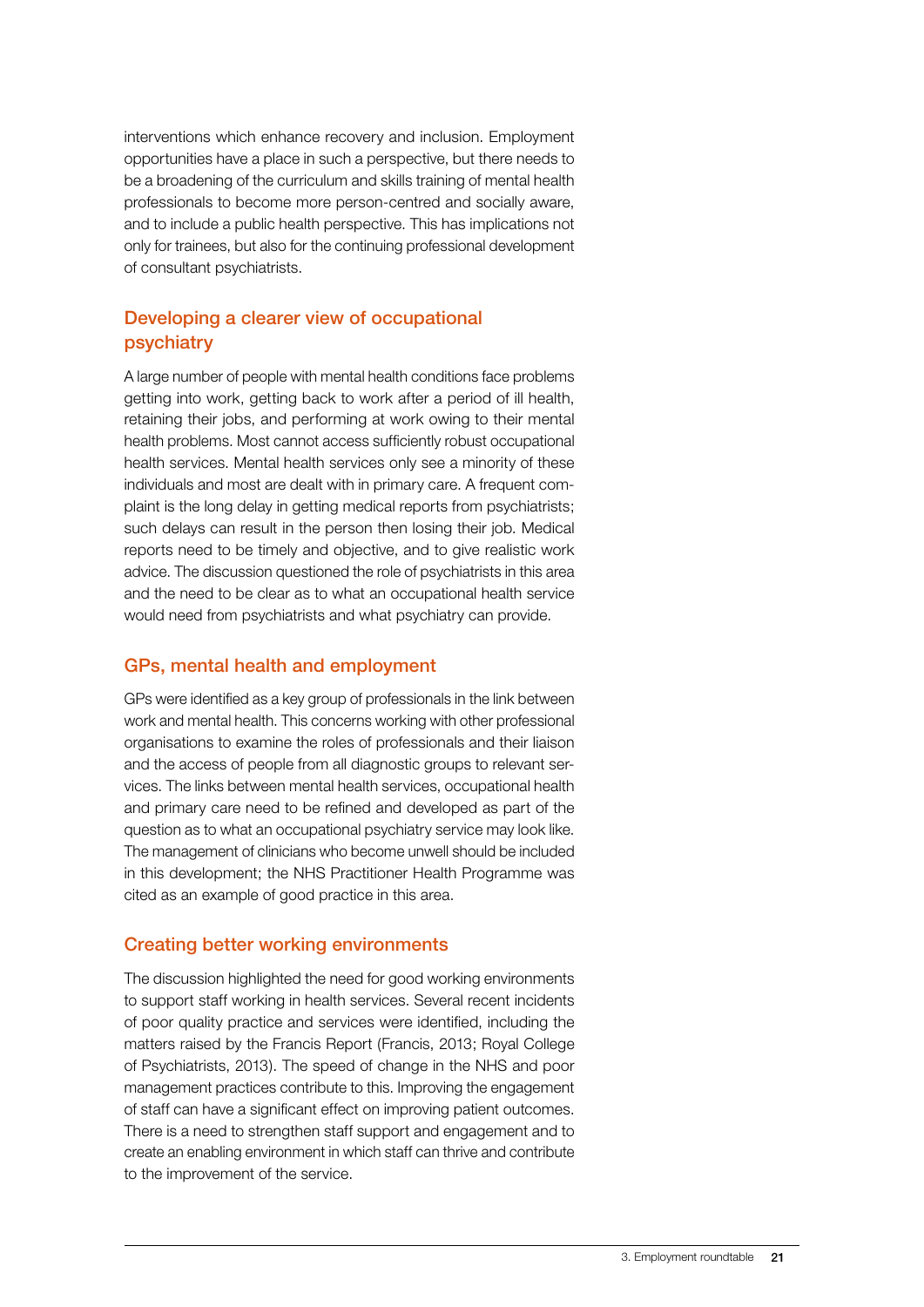## Using the lived experience of people in the workforce

A significant proportion of people in the NHS workforce will have experience of mental health problems. They may require support, but their own lived experience is also crucial to enhancing their work with others who have mental health problems. The human and lived experiences of healthcare workers should be considered as a resource; setting up support groups in trusts for staff with mental health problems was suggested. In addition, the increased use of peer support workers should be a goal for mental health services, and this cadre of workers would be important in improving the employment prospects of patients.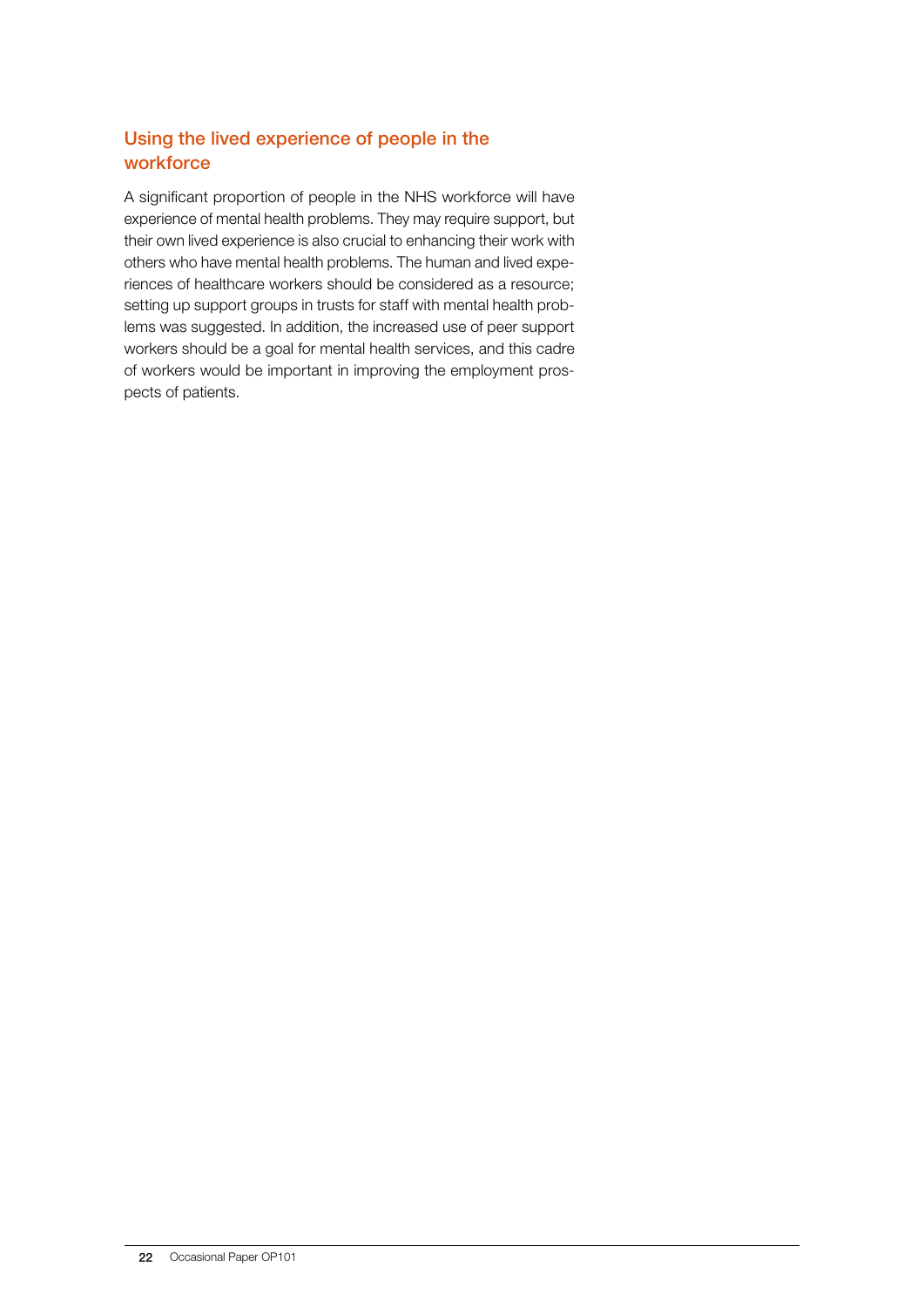# <span id="page-24-0"></span>4. College priorities

Five priority areas were chosen from the themes that emerged in the roundtable discussion.

## 1. Public health and employment

Public mental health focuses on a wider prevention of mental illness and promotion of mental health across the life course. Mental health is a central public health issue and should be a priority across all government departments. Integrated public mental health provisions can contribute to a wide range of health and social outcomes for individuals and society. Employment can be an integral component of these provisions. With a view for it to become further embedded as a sustainable deliverable target within public health, employment needs to be part of our public health strategy.

## 2. The curriculum and training

The curriculum and training requirements that are associated with employment need to be scrutinised. This could be looked at in the broader context of social factors and interventions and person-centred practice. We have set up a scoping group to examine this. The group includes clinicians, patients and managers and will look at the elements of patient-centred practice, the co-design, co-production and co-delivery of training materials, content of the curriculum and training and assessment of skills. The scoping group has now become a subgroup of the College's curriculum committee to revise the curriculum for senior house officer (SHO) training.

## 3. Developing fair, integrated and well-evidenced support for work opportunities

It is important that people with mental health problems can access high-quality services that are appropriately evidenced, to support them into good open employment, when returning to work after an episode of ill health, or to support them to remain in work. These services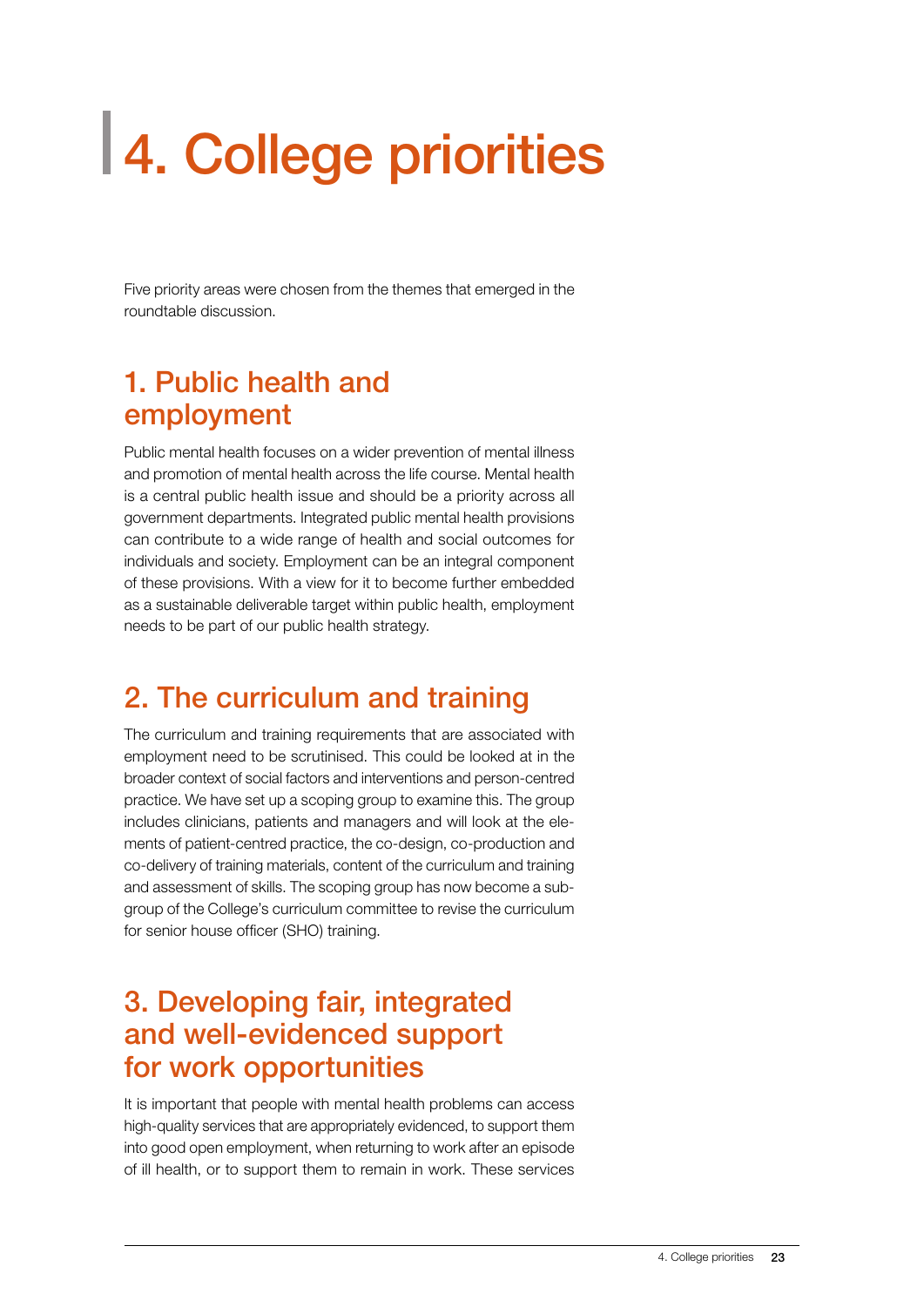need to be backed up with a fair and effective social security system of out-of-work financial support and opportunities to engage in valued activities for those who are not able to work in the open market. Such a system needs co-ordinated activity across government departs and across agencies operating in the health, social care and independent sectors. The Royal College of Psychiatrists is already engaged with relevant government and health, social and employment agencies, and will continue to work across these sectors to highlight the need for fair and effective systems of employment support that can enhance the life outcomes for individuals with mental health conditions.

## 4. Links between psychiatry, occupational health and general practice

Attaining employment, retaining a job, returning to work after sickness absence and performing at work are challenges faced by people with mental health problems. Access to good-quality occupational health services is patchy. GPs are key professionals in the connection between work and mental health. For the future development of occupational health services, the role of the psychiatrist and psychiatry needs exploring. Therefore, an examination of the links between mental health services, occupational health and primary care might help answer the following questions.

- 1 What does a good occupational psychiatry service look like? What is the role of psychiatrists in this area?
- 2 Which cases, diagnoses or situations require the opinion of an occupational psychiatrist rather than another mental health professional?
- 3 What would an occupational health service require from psychiatrists?
- 4 GPs are seen as a key link in employment and mental health but also as a gateway to employment and occupational health – how can they work with other professionals effectively to give people access from all diagnostic groups to relevant services?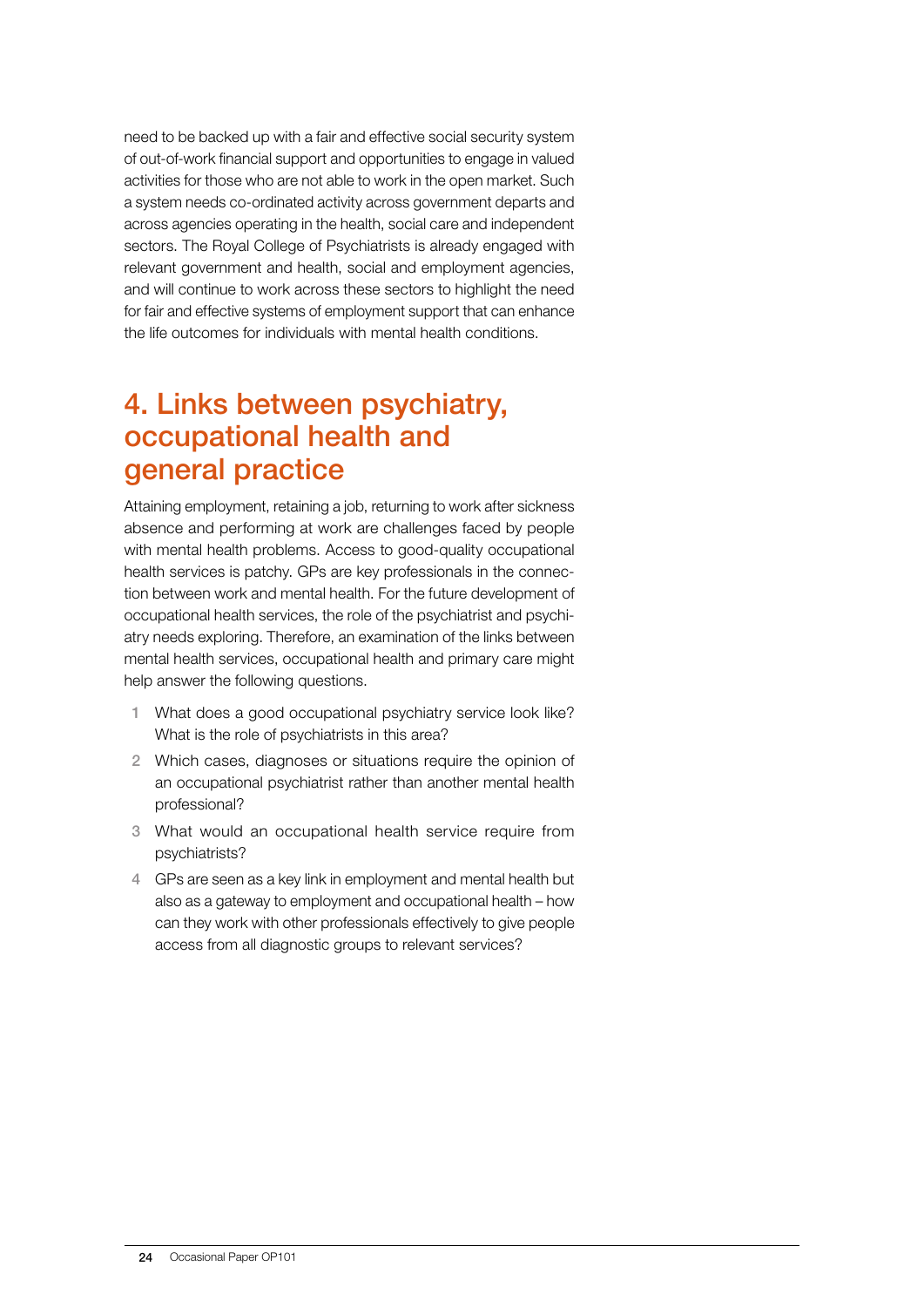## 5. Working environment for NHS staff/healthy working environments

The Francis report (Francis, 2013; Royal College of Psychiatrists, 2013), which followed from the investigation of services in Mid Staffordshire NHS Foundation Trust, identified poor-quality practices and services in the healthcare system. It highlighted the need to consider the state of our own working environments. Maintaining NHS staff health and morale is essential in its own right, but also when considering the treatment and empowerment of patients. Using the lived experience of mental illness in the workforce could also be an important and effective component within mainstream healthcare. There is a need to improve staff support and engagement and to develop an enabling environment for staff to manage their own well-being and to contribute to the quality of the service they are providing. Patients would directly benefit from this.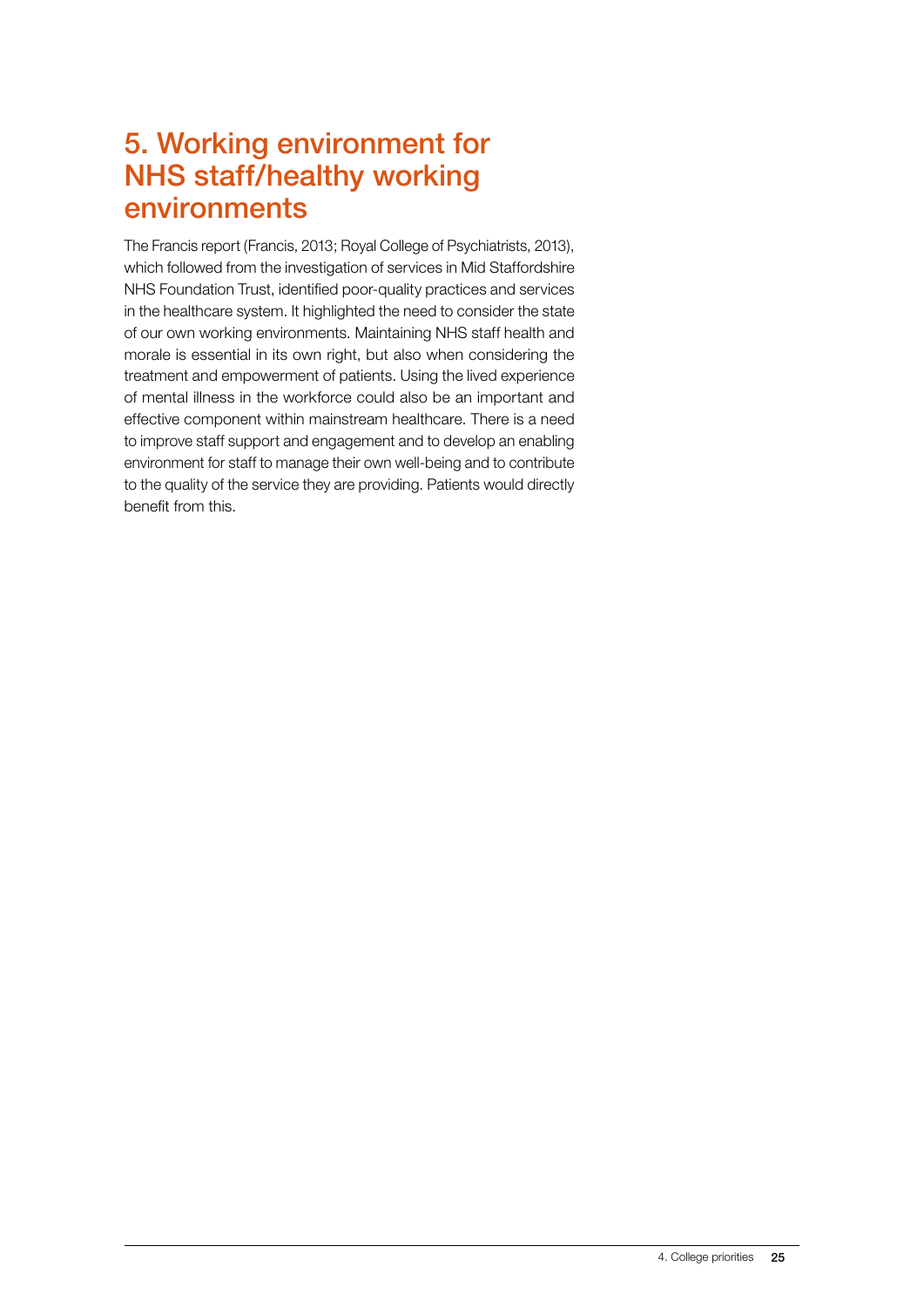# <span id="page-27-0"></span>5. Looking to the future

The Royal College of Psychiatrists remains committed to driving improvements in the social inclusion of people with mental health problems. Closing the disability gap through the improvement of employment opportunities, job retention and working environments for people with mental health conditions will remain among our priorities. We will continue to engage with people with mental illnesses, mental health and associated services, employers and governments, to improve employment support and lessen the damaging effects of welfare reforms.

We wish to highlight the following.

- 1 The importance of work and employment for personal recovery There is convincing evidence linking good work with improved mental health and personal recovery. Yet many clinicians are not aware of this. Work and employment are not merely add-ons to a person's health and well-being – they are core outcome indicators for the quality of mental health services. The value of good work needs to be disseminated to clinicians and the general public.
- 2 The value of approaching treatment and employment support in parallel Rather than wait for clinical recovery, clinicians should raise with the patient, where appropriate during their treatment, the possibility of returning to employment and what support is required to facilitate this.
- 3 The importance of a clear social perspective on health and social interventions in medical training and in the training of psychiatrists A broadening of the training curricula and skills of mental health professionals is needed. Work, employment, social inclusion and health inequalities all have a place in this perspective.
- 4 The need for an integrated approach to employment support Facilitating the development of improved and evidence-based employment support requires greater integration of mental health, welfare benefits, social care and employment support at every level, from local services to government departments.
- 5 The implementation of evidence-based approaches to supported employment There is a strong evidence base for IPS. Yet this approach is not widely implemented. IPS services should be developed across all mental health trusts.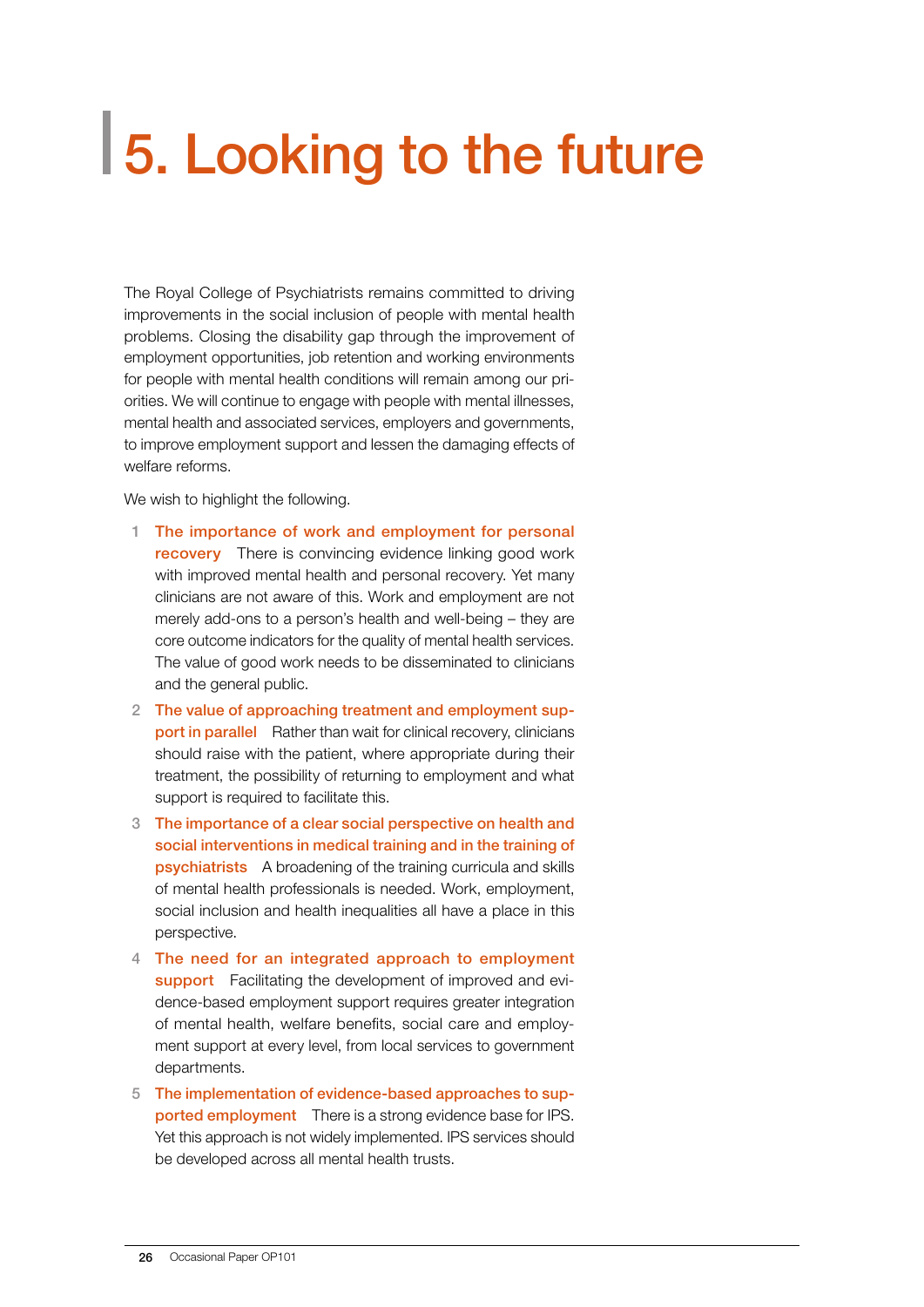- 6 The clarification of the role of mental health in occupational health services The current view of occupational psychiatry needs to be refined so that the role of the psychiatrist is identified more specifically in order to cater for the needs of an occupational health service. The links between mental health services, occupational health and primary care need to be clarified.
- 7 The importance of primary care services GPs have a key role in linking people with mental health problems to employment. They provide an important gateway to employment support. An enhanced understanding of how GPs can work effectively with other professionals, employers and employment services can assist access of people from all diagnostic groups to relevant support.
- 8 The importance of valuing lived experience of mental health problems The lived experience of people who have experienced mental health conditions is key to the provision of services. This means working co-productively with people. Their experience and values can be utilised in the workforce and within mainstream mental healthcare.
- 9 Public mental health and employment A public mental health strategy, which includes employment, is needed not only to combat stigma around mental health within employment but also to embed employment as an integral, sustainable and deliverable target within public health, education and the workplace. Policy makers should work closely with relevant stakeholders to influence public mental health to increase opportunities for people with mental health problems.
- 10 The need to define the role of commissioning in improving employment opportunities for people with mental health problems CCGs do not yet have an emphasis on mental health and employment services, and the profile of mental health and employment needs to be improved across CCGs. Key decision makers should utilise the improved evidence base for employment support services.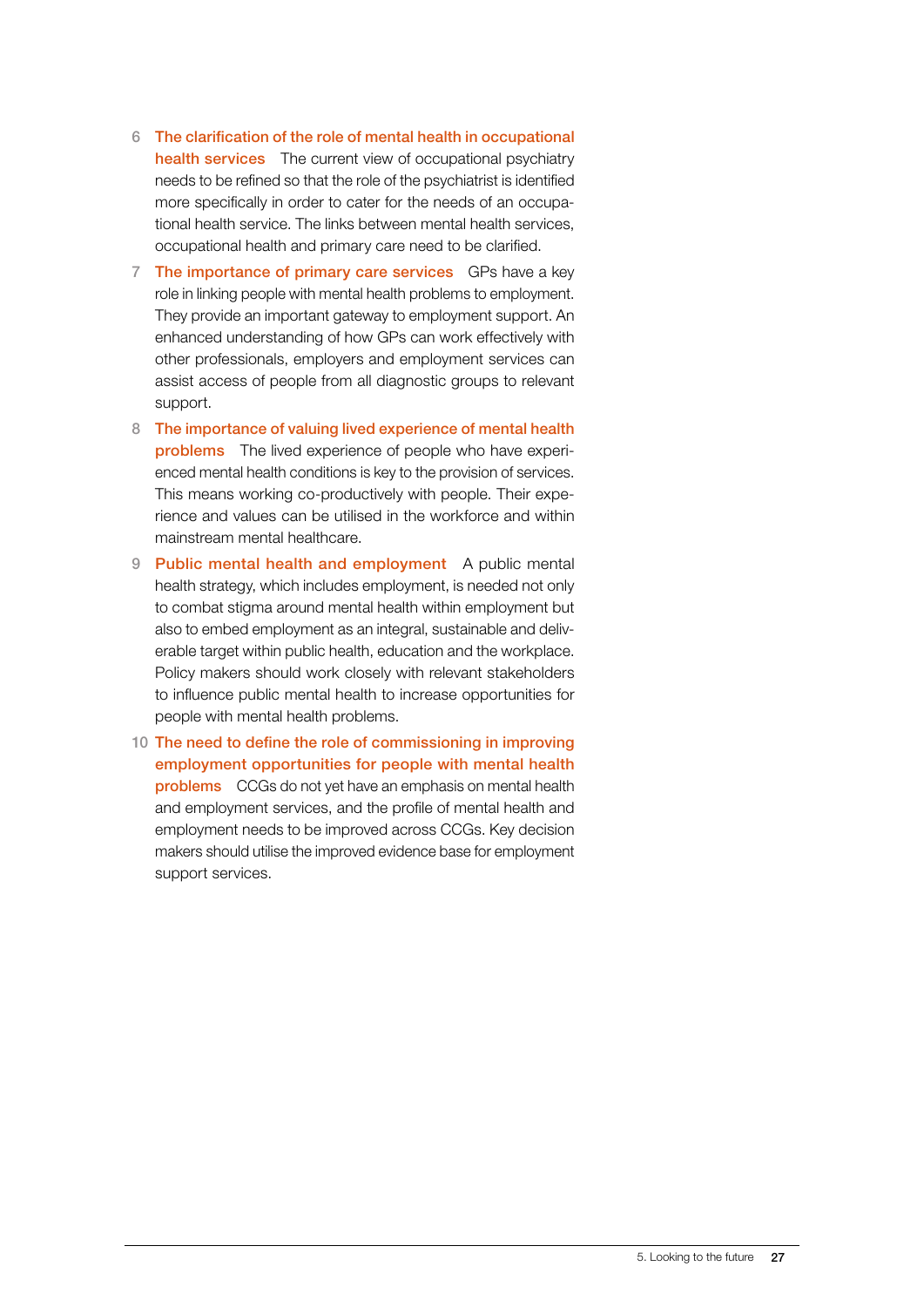# <span id="page-29-0"></span>References

Bennett D (1970) The value of work in psychiatric rehabilitation. *Social Psychiatry*, 5: 224–230.

Bevan S, Gulliford J, Steadman K, Taskila T, Thomas R, Moise A (2013) *Working with Schizophrenia: Pathways to Employment, Recovery & Inclusion*. The Work Foundation.

Black C (2008) *Working for a Healthier Tomorrow*. TSO (The Stationery Office).

Black C, Frost D (2011) *Health at Work – An Independent Review of Sickness Absence*. TSO (The Stationery Office).

Boardman J, Currie A, Killaspy H, Mezey G (2010) *Social Inclusion and Mental Health*. RCPsych Publications.

Boardman J, Rinaldi M (2013) Difficulties in implementing supported employment for people with severe mental health problems. *British Journal of Psychiatry*, 203: 247–249.

Boorman S (2009) *NHS Health and Well-being* (Final Report, November 2009). Department of Health.

Butterworth P, Leach LS, Strazdins L, Olesen SC, Rodgers B, Broom DH (2011) The psychosocial quality of work determines whether employment has benefits for mental health: results from a longitudinal national household panel survey. *Occupational Environmental Medicine*, 68: 806–812.

Care Services Improvement Partnership, Royal College of Psychiatrists, Social Care Institute for Excellence (2007) *A Common Purpose: Recovery in Future Mental Health Services*. CSIP, RCPsych, SCIE.

Centre for Mental Health (2010) *The Economic and Social Costs of Mental Health Problems in 2009/10*. Centre for Mental Health.

Department for Work and Pensions, Department of Health (2008) *Improving Health and Work: Changing Lives; The Government's Response to Dame Carol Black's Review of the health of Britain's working-age population* (Cm 7492). TSO (The Stationery Office).

Department for Work and Pensions, Department of Health (2016) *Improving Lives: The Work, Health and Disability Green Paper*. Department for Work and Pensions.

Department of Health (2009) *New Horizons: A Shared Vision for Mental Health*. Department of Health.

Department of Health (2011) *No Health without Mental Health: Department of Health – A Cross-Government Mental Health Outcomes Strategy for People of All Ages*. Department of Health.

Department of Health (2014) *Closing the Gap: Priorities for Essential Change in Mental Health*. Department of Health.

Department of Health (2016) *The Government's Mandate to NHS England for 2016-17*. Department of Health.

Drake RE, Bond GR, Becker DR (2012) *Individual Placement and Support: An Evidence-Based Approach to Supported Employment*. Oxford University Press.

Francis R (2013) *Report of the Mid Staffordshire NHS Foundation Trust Public Inquiry*. TSO (The Stationery Office).

Holloway F, Kalidindi S, Killaspy H, Roberts G (2015) *Enabling Recovery: The Principles and Practice of Rehabilitation Psychiatry* (2nd edn). RCPsych Publications.

Liversedge B (2016) *New Health and Work Joint Unit announces priorities*. British Safety Council (https://sm.britsafe.org/ new-health-and-work-joint-unit-announces-priorities).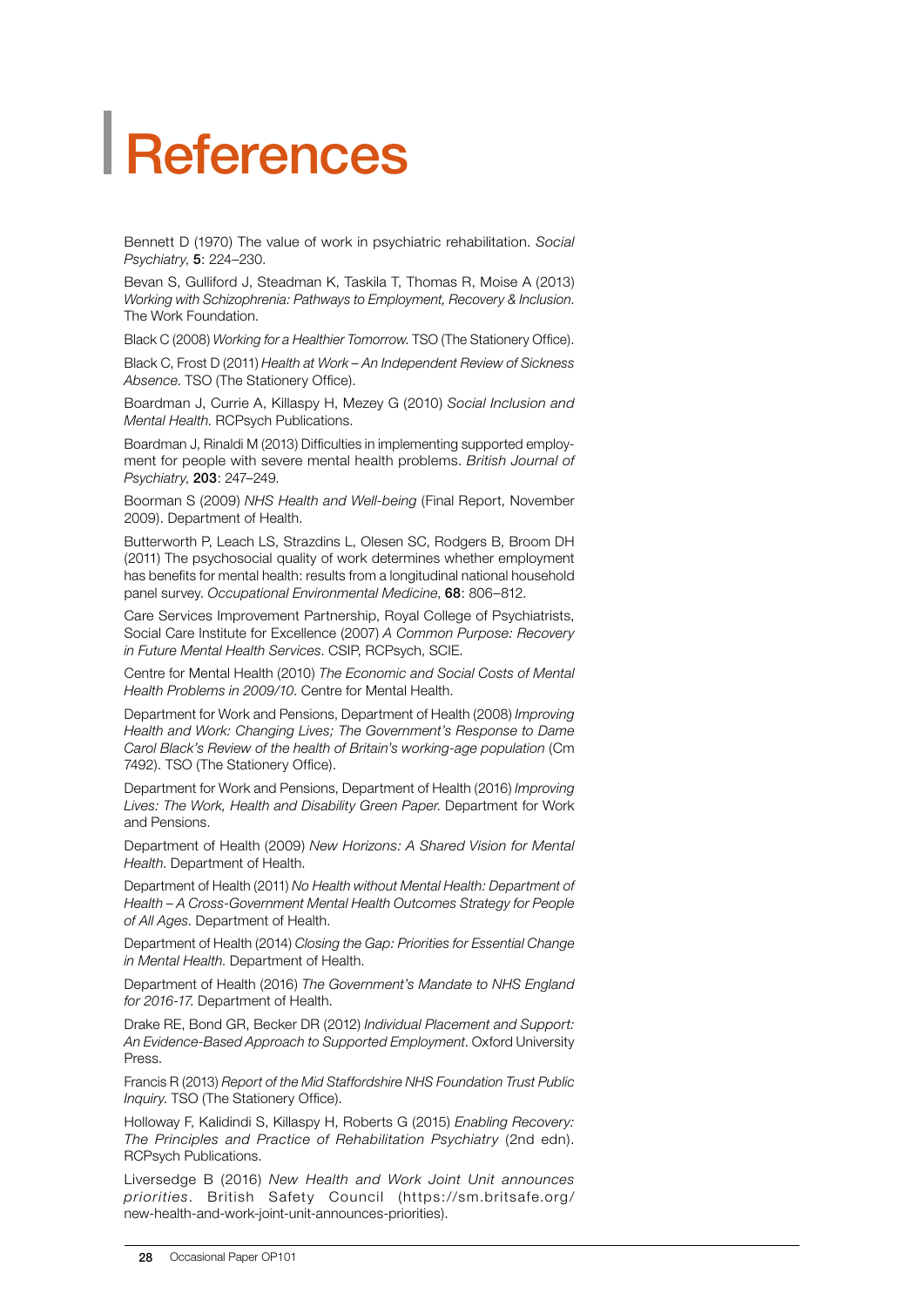Manning C, White PD (1995) Attitudes of employers to the mentally ill. *Psychiatric Bulletin*, 19: 541–543.

Marwaha S, Johnson S (2004) Schizophrenia and employment. *Social Psychiatry and Psychiatric Epidemiology*, 39: 337–349.

Marwaha S, Balachandra S, Johnson S (2009) Clinicians' attitudes to the employment of people with psychosis. *Social Psychiatry and Psychiatric Epidemiology*, 44: 349–360.

McManus S, Bebbington P, Jenkins R, Brugha T (eds) (2016) *Mental Health and Wellbeing in England: Adult Psychiatric Morbidity Survey 2014*. NHS Digital.

Meltzer H, Gill B, Petticrew M, Hinds K (1995) *Economic Activity and Social Functioning of Adults with Psychiatric Disorders. OPCS Surveys of Psychiatric Morbidity in Great Britain* (Report No. 3). OPCS Social Survey Division & HMSO.

Mental Health Taskforce (2016) *The Five Year Forward View for Mental Health*. Mental Health Taskforce.

NHS England (2014) *Five Year Forward View*. NHS England.

NICE (2014) *Psychosis and Schizophrenia in Adults: Prevention and Management* (Clinical Guideline CG178). NICE.

NICE (2015*a*) *Psychosis and Schizophrenia in Adults* (Quality Standard QS80). NICE.

NICE (2015*b*) *Bipolar Disorder, Psychosis and Schizophrenia in Children and Young People* (Quality Standard QS102). NICE.

NICE (2015*c*) *Workplace Health: Management Practices* (Guideline NG13). NICE.

Organisation for Economic Co-operation and Development (2014) *Mental Health and Work: United Kingdom, Mental Health and Work*. OECD Publishing.

Perkins R, Farmer P, Litchfield P (2009) *Realising Ambitions: Better Employment Support for People with a Mental Health Condition*. TSO (The Stationery Office).

Roberts G, Davenport S, Holloway F, Tattan T (2006) *Enabling Recovery: The Principles and Practice of Rehabilitation Psychiatry*. Gaskell.

Royal College of Psychiatrists (2002) *Employment Opportunities and Psychiatric Disability* (Council Report CR111). RCPsych.

Royal College of Psychiatrists (2008) *Mental Health and Work*. RCPsych & Health Work and Wellbeing Programme.

Royal College of Psychiatrists (2009) *Mental Health and Social Inclusion: Making Psychiatry and Mental Health Services Fit for the 21st Century*  (Position Statement). RCPsych.

Royal College of Psychiatrists (2013) *Driving Quality Implementation in the Context of the Francis Report* (Occasional Paper OP92). RCPsych.

Sainsbury Centre for Mental Health (2007) *Mental Health at Work: Developing the Business Case*. SCMH.

Secker J, Grove B, Seebohm P (2001) *Challenging Barriers to Employment, Training and Education for Mental Health Service Users: The Service Users' Perspective*. Institute for Applied Health & Social Policy, King's College London.

Seymour L (2010) *Common Mental Health Problems At Work: What we Know about Successful Interventions (a progress review)*. Sainsbury Centre for Mental Health.

van Stolk C, Hofman J, Hafner M, Janta B (2014) *Psychological Wellbeing and Work: Improving Service Provision and Outcomes*. Department of Work and Pensions, Department of Health.

Waddell G, Burton AK (2006) *Is Work Good for Your Health and Well-being?*  TSO (The Stationery Office)*.*